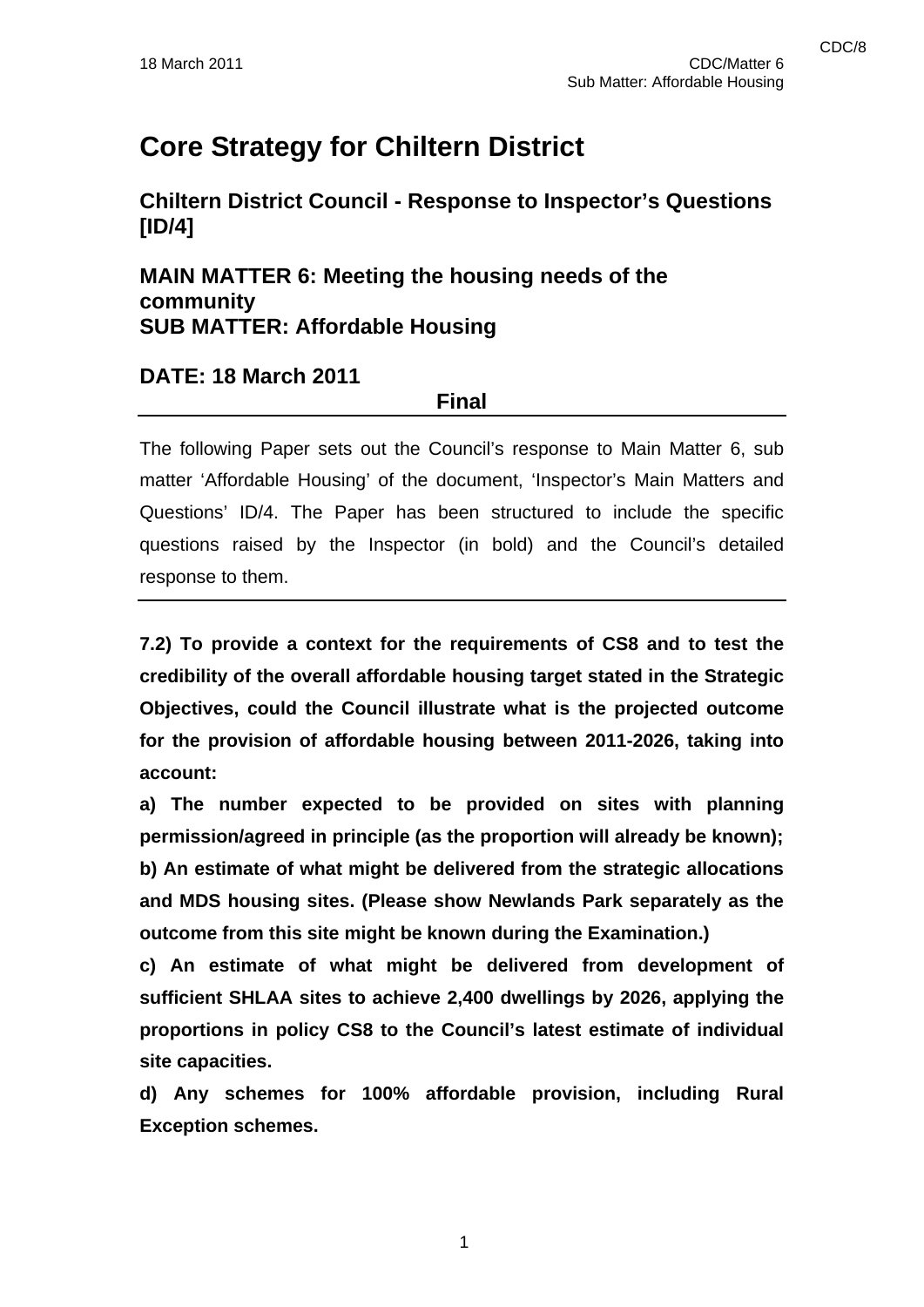**7.3) Please show explicitly the assumptions made, including the proportion of future developments where it has been assumed that the percentages in CS8 have been fully met and the proportion where provision may have to be discounted for viability reasons.** 

#### **CDC Response:**

The table set out below shows the results of applying the requirements in Policy CS8 to various sources of anticipated housing supply.

#### **Table 1 - Projected outcome for the Provision of Affordable Housing 2011 – 2026**

| <b>Source of Affordable Housing</b>                                                                      | Anticipated Supply of Affordable<br><b>Housing</b> |  |  |
|----------------------------------------------------------------------------------------------------------|----------------------------------------------------|--|--|
| Sites with Planning Permission/Agreed in                                                                 | 201                                                |  |  |
| Principle at 31 March 2011 (g 7.2a)                                                                      |                                                    |  |  |
| <b>Strategic Housing Sites / MDS</b>                                                                     | 63                                                 |  |  |
| Excluding Newland Park (q7.2 b)                                                                          |                                                    |  |  |
| Newland Park MDS (q7.2 b)                                                                                | 120 (20)                                           |  |  |
| proportion shown in the current<br>(with<br>planning<br>application CH/2010/0976/FA included in italics) |                                                    |  |  |
| <b>Sites</b><br>Total Potential from SHLAA                                                               | 251 to 412                                         |  |  |
| $(q7.2c)^*$                                                                                              |                                                    |  |  |
| 100% Affordable Housing Schemes                                                                          | 0                                                  |  |  |
| /Rural exceptions schemes<br>with                                                                        |                                                    |  |  |
| outstanding planning permission (q7.2d)                                                                  |                                                    |  |  |
| <b>Total Potential</b>                                                                                   | 635 to 796                                         |  |  |

**Notes:** 

In addition to these estimated yields would be the affect of the requirement under Policy CS8 for financial contributions toward the provision of affordable housing on sites of 1- 4 dwellings. **\***based on the analysis of SHLAA sites in CDN 115

In total the categories of housing supply in Table 1 shows that the potential exists for between 635 and 796 affordable dwellings to be provided over the CS period. This range would be between 515 and 676 affordable dwellings, were the potential contribution from Newland Park MDS excluded.

In carrying out this work it has been assumed that the proportions required in Policy CS8 have been fully met and no discounting has been applied (Inspector's questions, paragraph 7.3). However, were the potential total yield of affordable housing from the SHLAA sites to be discounted in a way similar to that in paragraph 3.1.10 of CDN114, the actual yield from SHLAA sites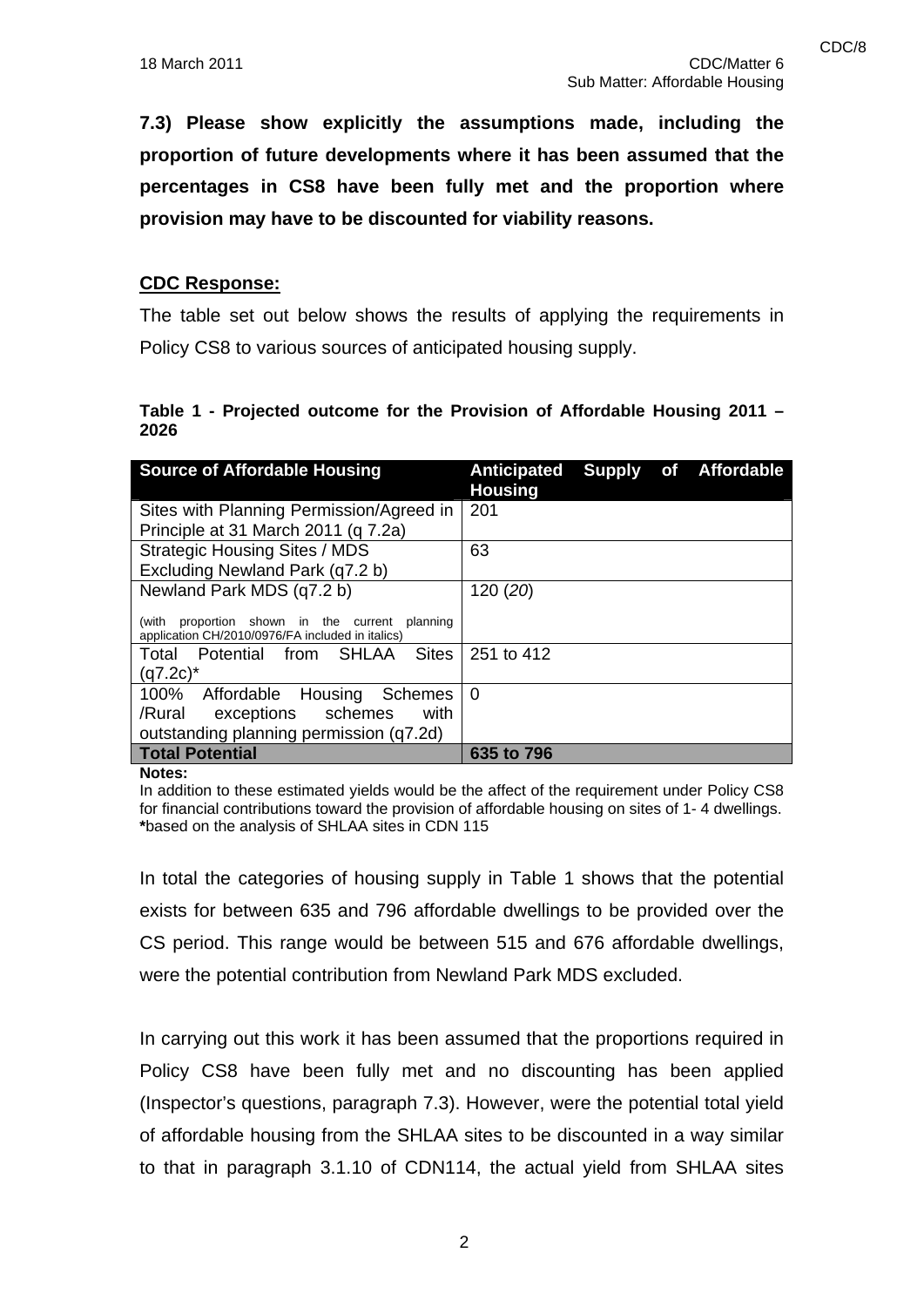could be between 113 and 309 dwellings (i.e. assuming that between 45% and 75% of all the housing potential of the SHLAA sites is realised over the plan period).

The detailed working for the contribution from SHLAA sites and from Strategic Housing Sites and Major Developed Sites is shown in Appendix 1 to this response.

**7.4) In the light of the evidence to be produced above, does the 500 target have reasonable prospects of being met?** 

#### **CDC Response:**

The information set out above shows that the target of 500 dwellings is an appropriate target in light of the need for affordable housing and the type of housing development that historically comes forward in the District.

#### *Policy CS8*

**7.6) The Affordable Housing Development Economics Study - 2009/10Update (CDN082) assessed the viability of various affordable housing requirements in relation to a range of house price bands typical of the district at the time of the study. I am unclear as to what conclusion the Council has actually drawn from the Study as to the deliverability of the expectations in CS7. Council to explain, in general terms, how it considers that the Study supports the policy.** 

#### **CDC Response:**

The Affordable Housing Development Economics Study -2009/10 Update (CDN082) must be read in conjunction with the Chiltern District Council Affordable Housing Development Economics Study July 2007 (CDN031). As required by paragraph 29 of PPS3, the Council has interpreted the findings of CDN031 and CDN082 into a policy that sets out the *"range of circumstances in which affordable housing will be required"* (CDC emphasis). The studies tested the site size thresholds in which, given known residual land values in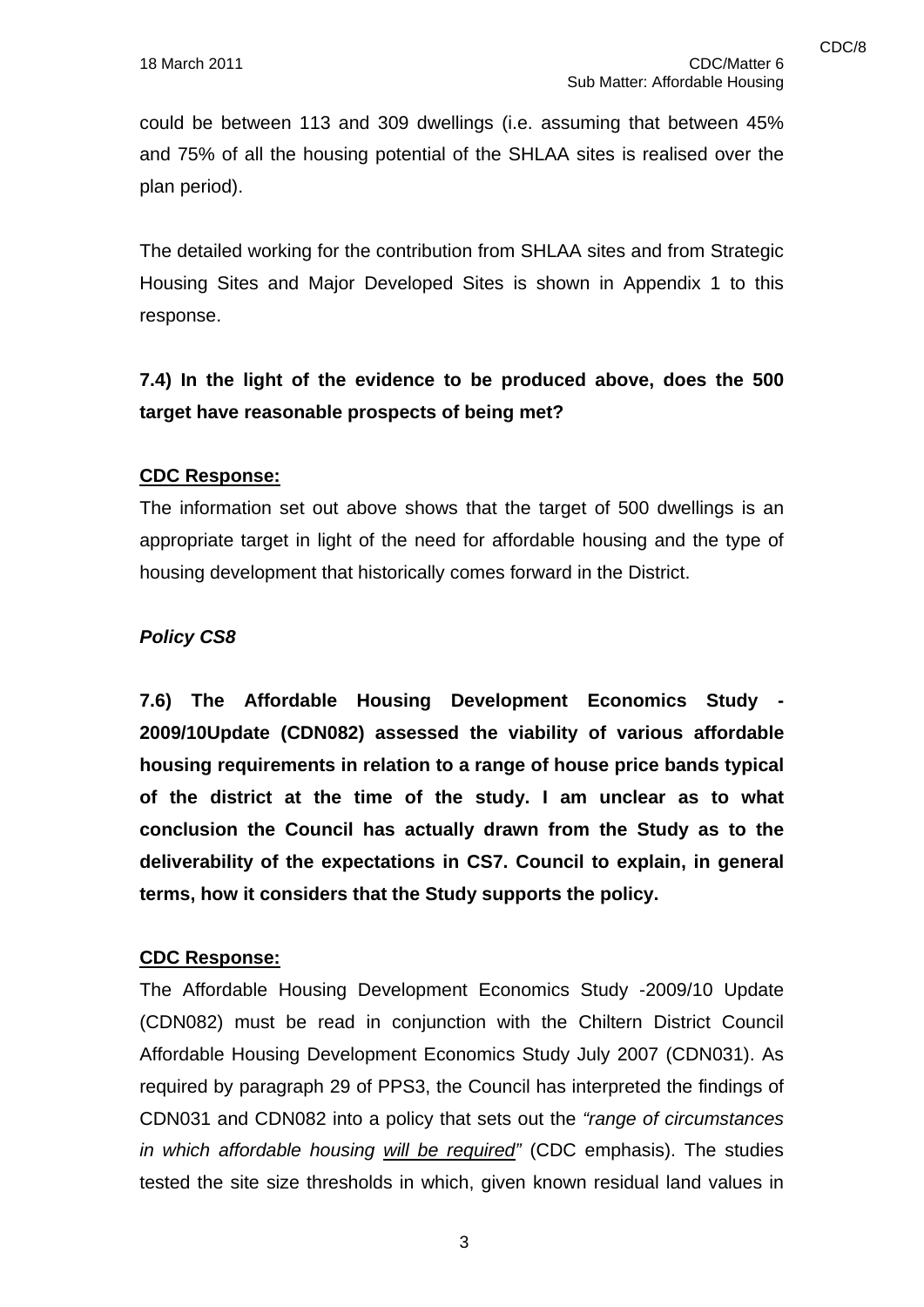the District, a contribution to affordable housing could generally be sought without economic viability being significantly impacted. CDN031 established the general contribution to affordable housing that could reasonably be sought at each of these site-size thresholds. In developing Policy CS8 the Council's objective was to provide a clear policy which sets out what the required contribution to affordable housing will be. This approach has been successfully applied to Policy H6 of the Local Plan since 2004, and clearly accords with the objectives in paragraph 29 of PPS3. The Council however recognises the acknowledgements within CDN031 and CDN082 that instances will arise where site-specific issues mean that economic viability of a particular scheme would be detrimentally impacted by the requirements of CS8. The proposed suggested additional wording to Policy CS8 therefore appropriately recognises this (refer to CDN117).

**Q7.7) The Study suggests that the evidence supports the Council's approach in terms of suitably challenging targets (3.5.1), that they form a clear basis for a negotiated approach (3.5.6), and that the role of viability considerations needs to be acknowledged in the policy (3.5.8.). The policy not does incorporate these words. Does it adequately reflect this advice? If not, is the Council justified in departing from it?** 

#### **CDC Response:**

Again it should be stated that CDN082 must be read in conjunction with CDN031. The Council has interpreted the findings of these studies into a Policy CS8. It is recognised that Policy CS8 is the starting position for securing affordable housing (and contributions to its provision) on development sites. Clarification of this is provided in paragraph 10.5 of the CS. Notwithstanding this the Council has suggested alternative wording to policy CS8 in CDN117 which is considered to address this matter.

**7.8) Whether any Residual Land Value (RLV) is sufficient to encourage development to proceed, as well as to provide any affordable housing, will depend on existing/alternative use value and the owners' expectations. Most of the SHLAA sites relied on by the Council are**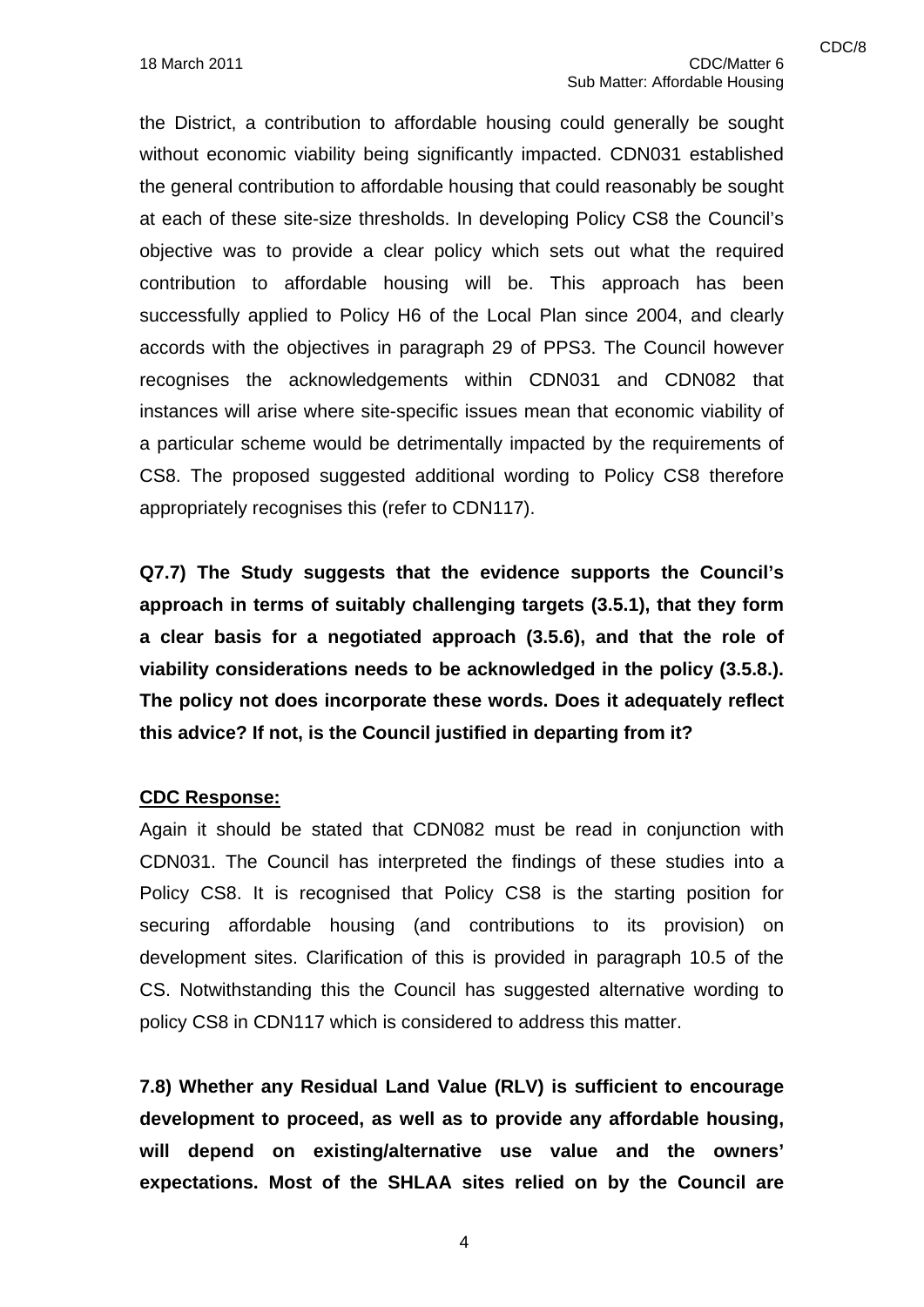**garden land or sites of existing residential property with relatively high existing use values (3.3.4, CDN082).** 

#### **CDC Response:**

Paragraph 3.3.4 of CDN082 builds on the various acknowledgements made in the study work about the relevance of the existing / alternative use value of land and the particular, variable, circumstances around sites and owners. The need for comparison with another valuation scenario applies where there is a ready market for an alternative to pursuing a residential development scheme (i.e. there must be realistic potential of releasing a level of value for it be become a firm measure for comparison against the indications for the scheme RLV).

The applicable levels of values associated with existing / alternative uses and any incentives required over and above those will be highly variable in practice.

This brings a focus on site selection and scheme design as two key and interrelated factors, and also encourages the optimum use of sites.

As a general principle, the value of land flows from its location and what the owner (meaning also the developer) can do with it in planning terms. This is then further influenced by particular characteristics and the detailed review of its potential and constraints, including as affected by local and wider planning policy. There can be no fixed notion of land value that applies regardless of these drivers.

Over time, land value expectations are duly influenced by a range of factors, as the studies recognise – including planning policy and other requirements (for example, but certainly not limited to, affordable housing).

The VOA Residential Land Reporting information of January 2010 (the latest available) referred to land values staying well below their 2007 levels, and having shown little change over the year from January 2009. Although since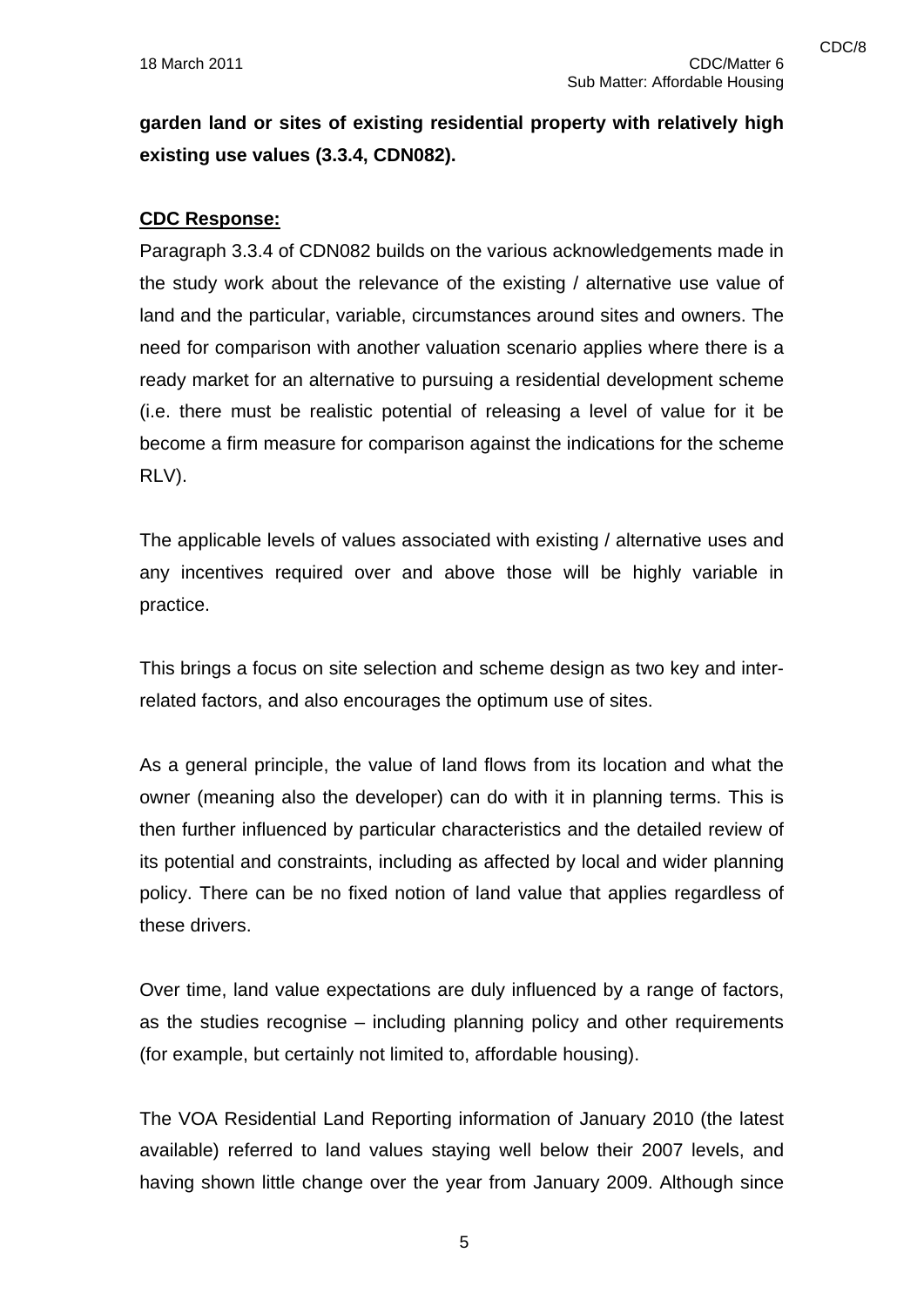2009 there was shown to be a less steep decline in land values, the information suggested a broad view of residential land values back to around their early 2004, pre peak, levels. The VOA's last published Index pointed to July 2009 residential land values around 38% below their peak levels (at summer 2007 to early 2008). This background fits with the general tone of property market reporting information around the realistic levels of expectation for residential land values.

Similar information suggests that industrial development land values had also levelled out in the year to January 2010 – at about their 2006 levels, significantly below their early 2008 peak.

The value of existing housing purchased for redevelopment will vary considerably. Similarly, the value of garden land will be highly variable since any comparison will generally be associated with the enjoyment of existing housing. A potential approach to considering its value is the reduction in the value of the existing property caused by the loss of garden land as a basis, with some degree of inducement then added.

These will be matters overcome through creative scheme proposals and will usually not be moved from viable to unviable territory simply through reason of affordable housing provision if the policies are sensitively and practically implemented as the Council proposes.

**Q7.9) At what value points do the RLVs represent realistic values to exceed existing garden/residential use values? Is there an industry norm/guide for the land cost as a proportion of Gross Development Cost for small schemes on residential sites? If so, how does this compare with outcomes shown in Table 2a of CDN082?**

#### **CDC Response:**

Valuation is not an exact science and there are no definitive cut-offs, as the studies emphasise and is widely recognised. However, values at Value Point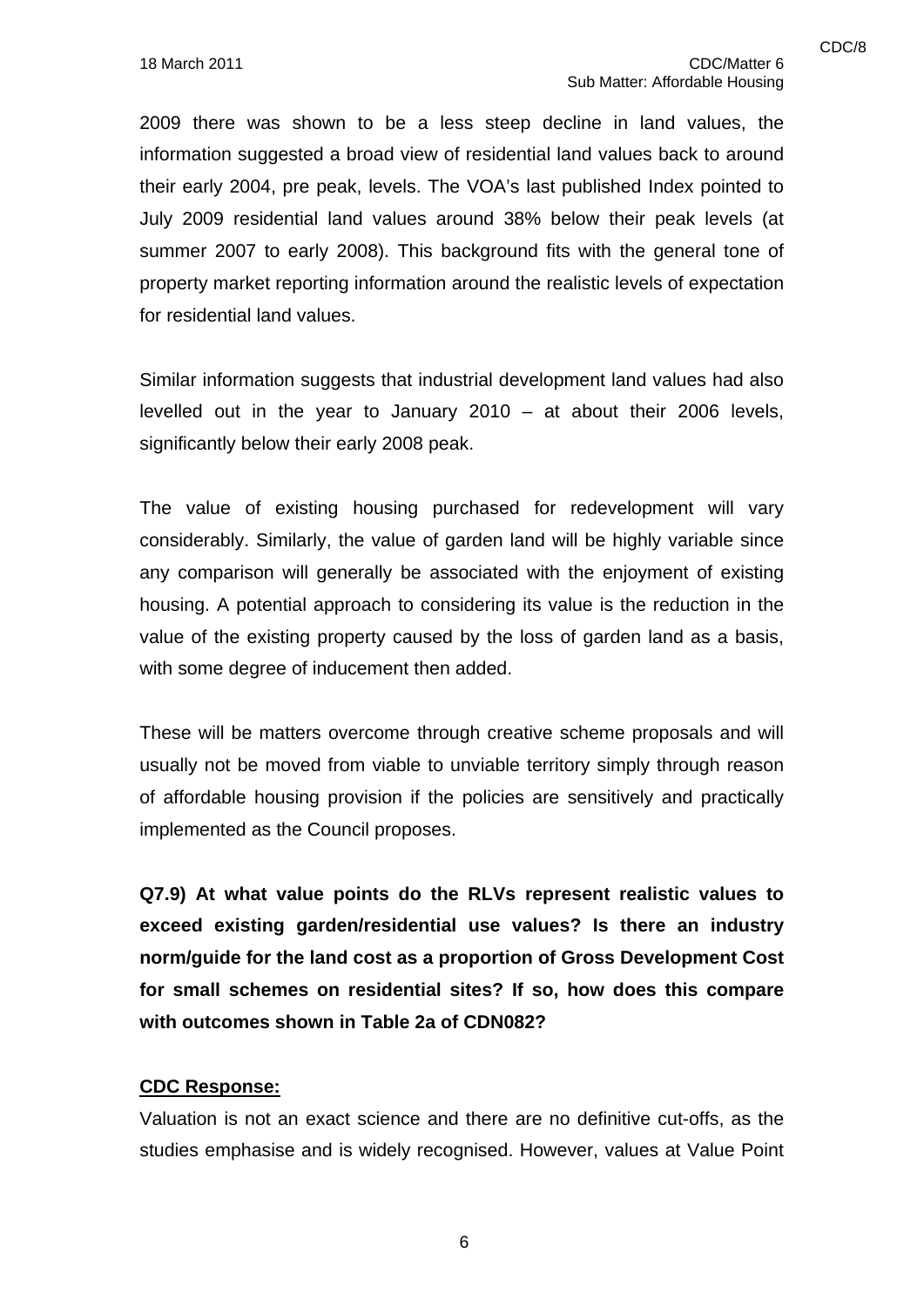3 levels would be the point at which scenarios move to levels likely to be workable in a range of circumstances (including financial contributions).

The nature of proposals (the type of dwellings proposed etc) will directly affect the RLVs. Those will generally be boosted in the case of larger, more individual properties than the broad ranging study assumptions were based on.

The actual levels of RLVs (sums available in £s for land purchase) need to be considered as well in making judgments. There is no industry norm or particular guide on RLVs as %s of GDV, and this is just one measure of the strength of the RLV. The 'transparent assumptions' guidance that accompanies the HCA's Area Wide Viability Assessment Model mentions these principles but without steering on the % level.

Such as they are, guides generally of around 20% of GDV tend to be referred to, but only as an indication since higher and lower %s will also be required or acceptable, depending on the circumstances. The traffic light style colouring indications with the results tables to the 2007 study (CDN031) present our indications – as are explained at 3.9.4 of that.

We are aware of %RLV guides in the order of 20% GDV having been used by other prominent consultants. As an example, in a 2010 study Knight Frank used 10% as a short term figure; range 15-30% and median of 22.5% GDV as a longer term (after 2015 - market recovered) guide (Source: Southampton City Council Developer Contributions Viability Study). This is just one example. It can be seen that opinions vary, as available information does – ultimately an overview has to be made after review of the wide range of results and sensitivities.

In previous times, i.e. pre-affordable housing and other planning and sustainability etc requirements, RLV as a proportion of GDV might have been up in the order of 30-40% of GDV on a more regular basis, but again subject to variation. This links back to the points made in respect to 7.8 above about what drives land value.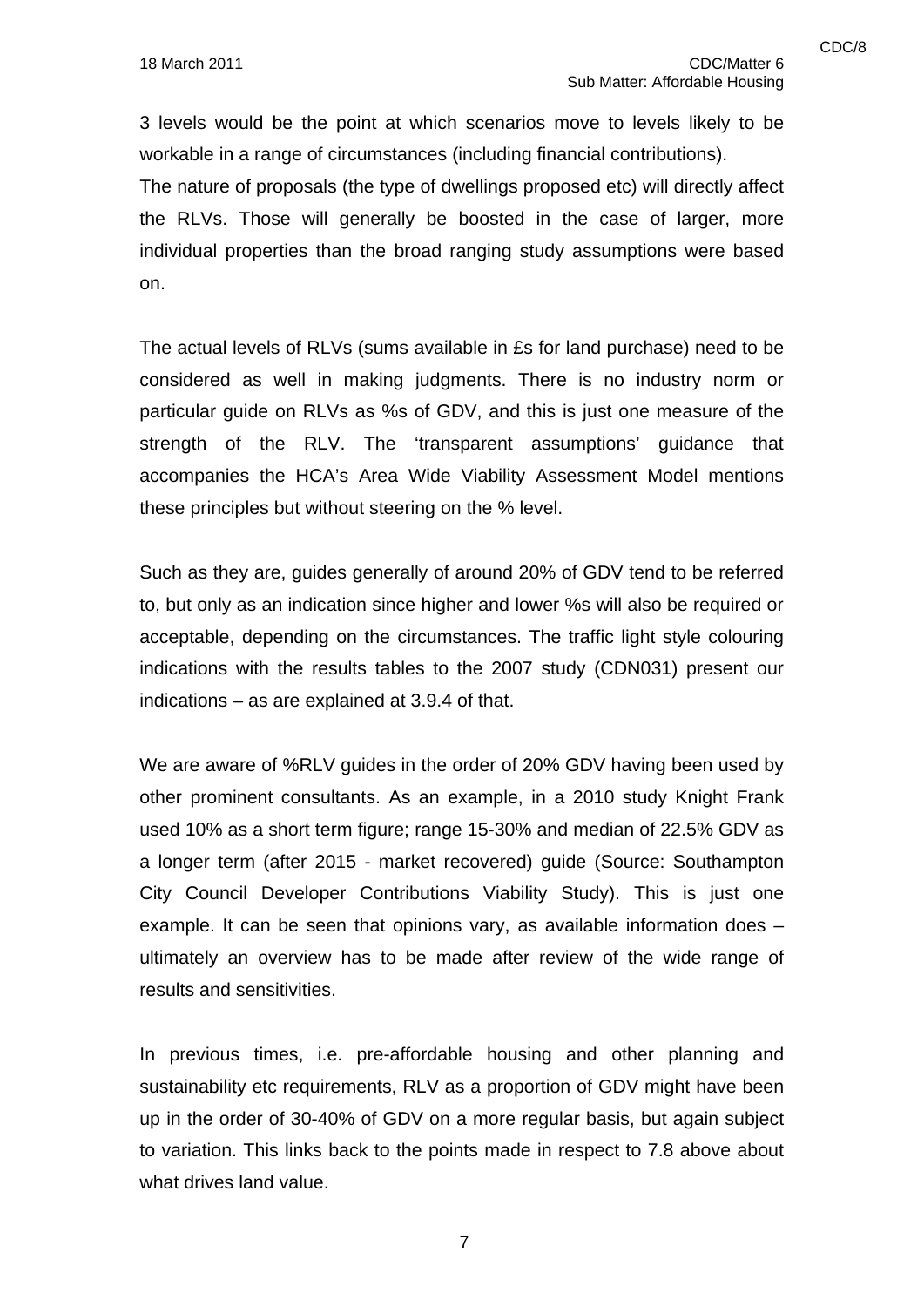The '0% Affordable' RLVs (at Table 2a and elsewhere in the results) are also relevant here in considering the context of the RLVs that reflect the inclusion of affordable housing. It can be seen that without affordable housing these are likely to need to reach Value Point 2, and possibly 3, to underpin viable schemes.

This measure of RLV does not deteriorate as schemes reduce in size. It must also be noted that these particular results are also associated with assumptions on a 20% developer's profit, affordable (social) rent biased tenure mix with no grant, £10,000 per dwelling planning infrastructure (wider planning obligations) contribution and 10% renewable energy assumption; so that quite a degree of other cost has also been factored-in and therefore viability has been looked at relatively cautiously.

**Q7.10) The representation by Mr Stent (401227) provides some worked examples of small schemes. Council to comment on whether these suggest that a financial contribution may often not be achievable.** 

#### **CDC Response:**

The Council acknowledges again that all situations will vary and that no policy of this type can guarantee to fully deliver all the time (even if based on lower affordable housing target %s and only on higher thresholds). The viability outcome is moved around by a more complex interaction of a range of factors. The collective costs and obligations burdens on schemes need to be considered, as Mr Stent has also identified. Practical application of the approach will be important, as the Council's positions affirm.

Mr Stent's versions of broad-brush indications have been based on the notion of fixed land value (at 35 to 40% GDV). Therefore this is a different residual approach which is not consistent with the usual type of analysis for this purpose, and also with what could be justified in terms of land purchase prices in these instances given the site scope (including as influenced by planning policy and other factors). The land value would not remain at these levels with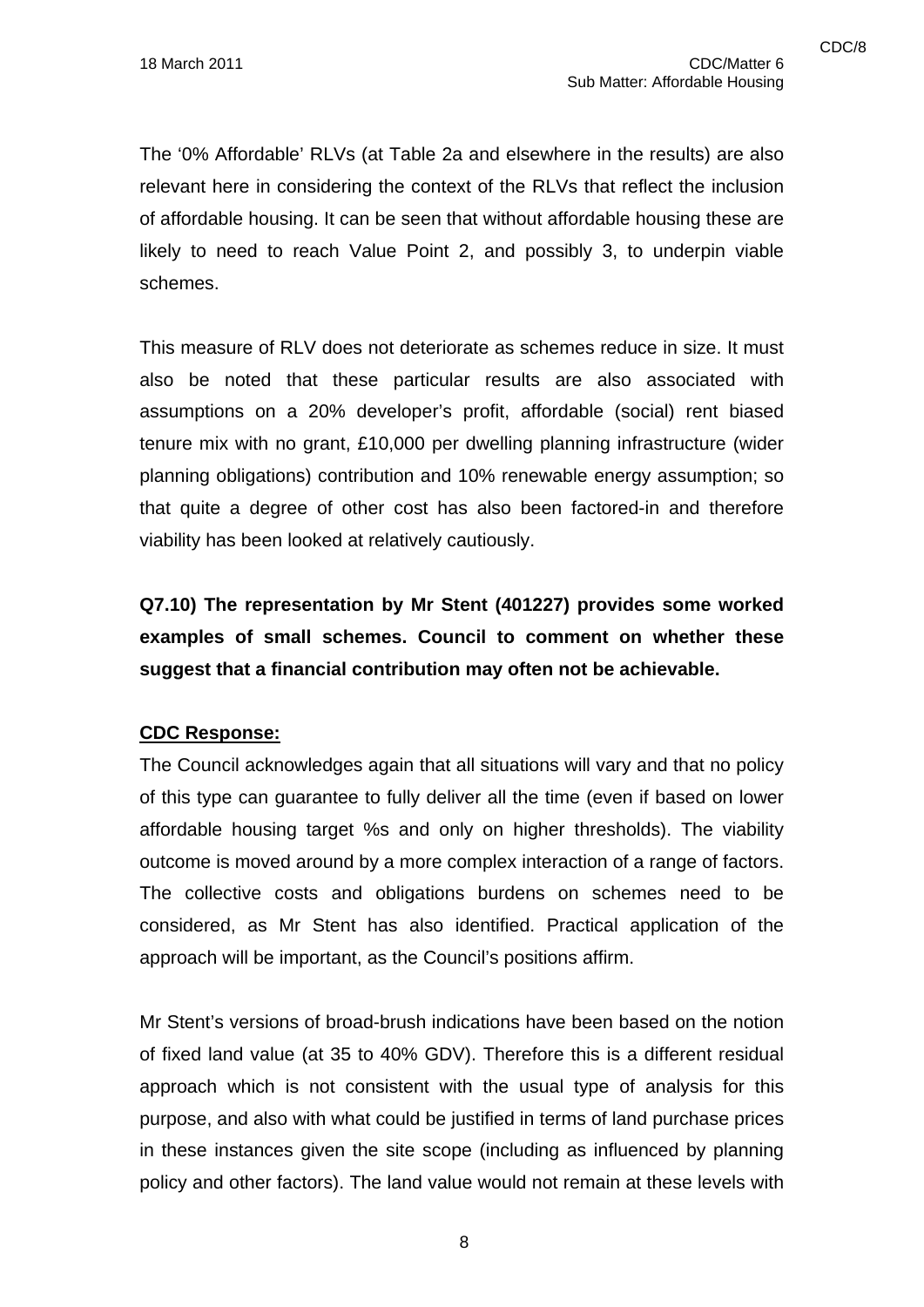planning policies and other aspects factored in. As has been the case with larger sites in recent years, affordable housing, wider planning and other characteristics and requirements necessitate land price adjustment.

There may well be instances where sites have already been purchased at high values, resulting in consideration of priority planning objectives and potential negotiations. However, more crucially and moving forward a key purpose of planning policy is to guide land use and development expectations enabling relevant allowances to be made at early stages and suitable land owner expectations to be arrived at as part of this process.

This comes back to site and scheme selection, as it appears Mr Stent has recognised. As referred to at 7.8 above, land value cannot be considered as a fixed element for this purpose; instead the RLV produced by the scheme proposal moves with its details and associated requirements; and needs to be compared with other measures such as existing / alternative use value as a basis.

Viability issues, where experienced, tend not to be just related to affordable housing – much wider influences have a bearing on viability too.

**Q 7.11) In applying CS8, a scheme of 4 units would need to contribute 80% of the cost of a 2 bed house locally. Could this be a more onerous requirement than providing 1 affordable unit on site in a 5-7 unit scheme? When affordable housing is provided on site, does the developer normally expect a financial contribution from the RSL, such as towards build costs (funded by capital borrowing by the RSL)? (I am not assuming any additional public subsidy.)** 

#### **CDC Response:**

The financial contributions route on this occasion was tested through applying the Council's proposed methodology. Applying for example the viability study Value Point 3 assumptions, the 4 unit scheme (3 bed houses) generates a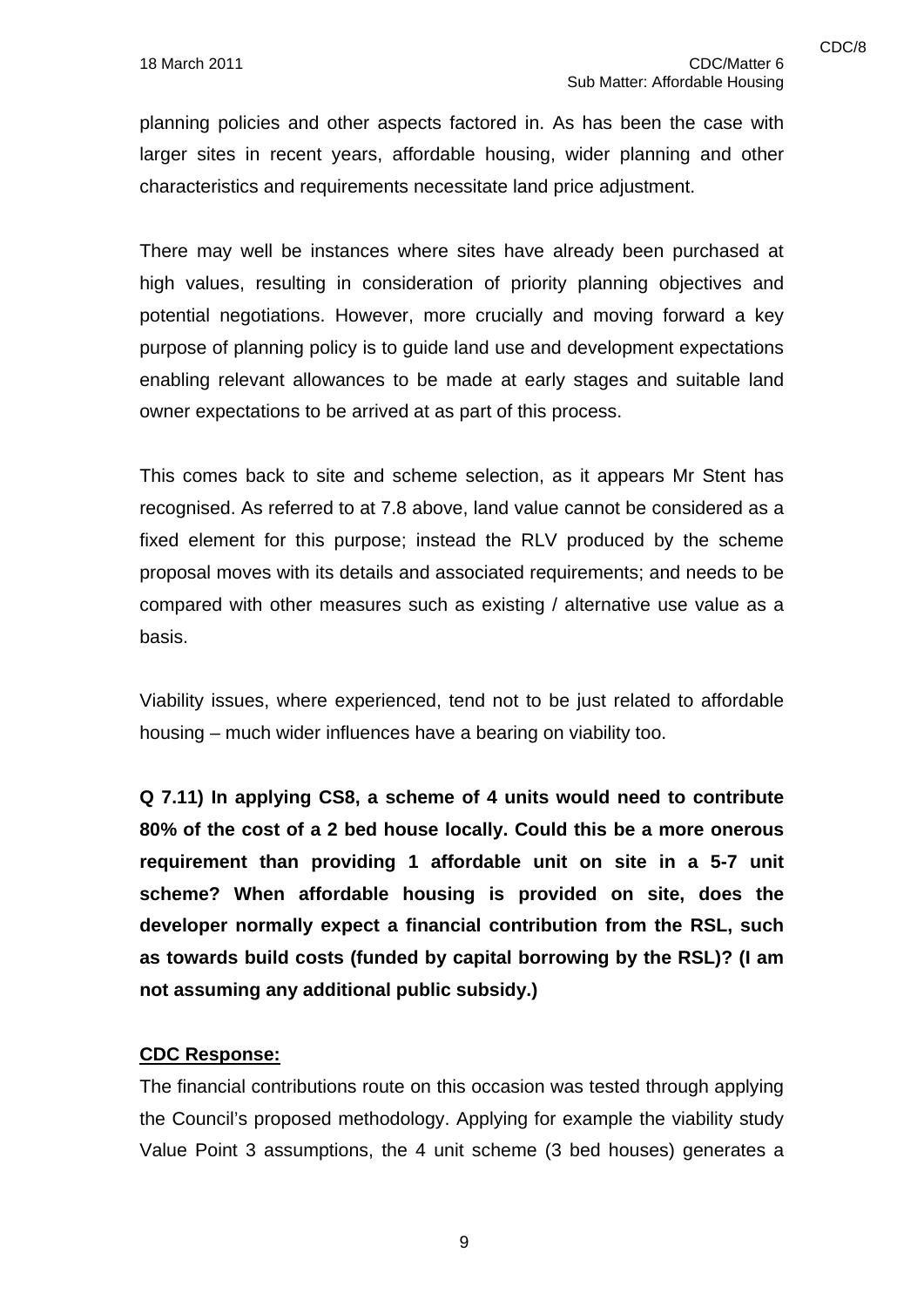GDV of £1.207m and attracts a financial contribution of 4 x £53,250 = £213,000 to be paid from the proceeds.

Providing 1 affordable unit on a 5 unit scheme of the same dwelling types same means the broadly the same level of market revenue (GDV from the 4 private sales) plus an approximate RP payment of about £79,000. So the overall revenue in this quick example is boosted by approximately £79,000 to about £1,286,000. However the developer in this scenario has to construct the affordable home, and bear the range of other associated other fees, costs and finance expenses; closing the gap. It is likely that in terms of the pure numbers, while this could still see the 4 unit scheme plus financial contribution look potentially less attractive in comparison (and could therefore be said to encourage the consideration of direct provision on site), the merits of each to the developer may not be that simple. This is because in practice this position would no doubt be balanced to some degree with the improved marketing prospects and having no extra input and need to involve an RP (which often entails building to varied standards and specification plus setting up management arrangements, etc). In this situation, depending on the details, a developer might also start to take the view that the value of the market units would need to be adjusted by some extent to reflect the revised nature of the mixed scheme. This example scenario does not reflect the relative merits to the developer of each approach where a scheme of larger, more valuable dwellings is under review. In that type of scenario, we would expect the financial contributions approach to present a significantly more market friendly approach compared with the on-site route, in financial as well as wider terms. Much would be dependent on the case specifics and it is not appropriate to deal with those detailed implications at the strategic level.

Increasing from 5 through to 7 dwellings whilst still providing 1 affordable onsite, would clearly improve the viability equation relative to the above and incentivise the optimal development of sites. The same applies at other points within the Council's sliding scale once the step up in scheme size has been made. Steps and variations are inevitable with the established principles of applying thresholds, regardless of the specific set up of the approach. This is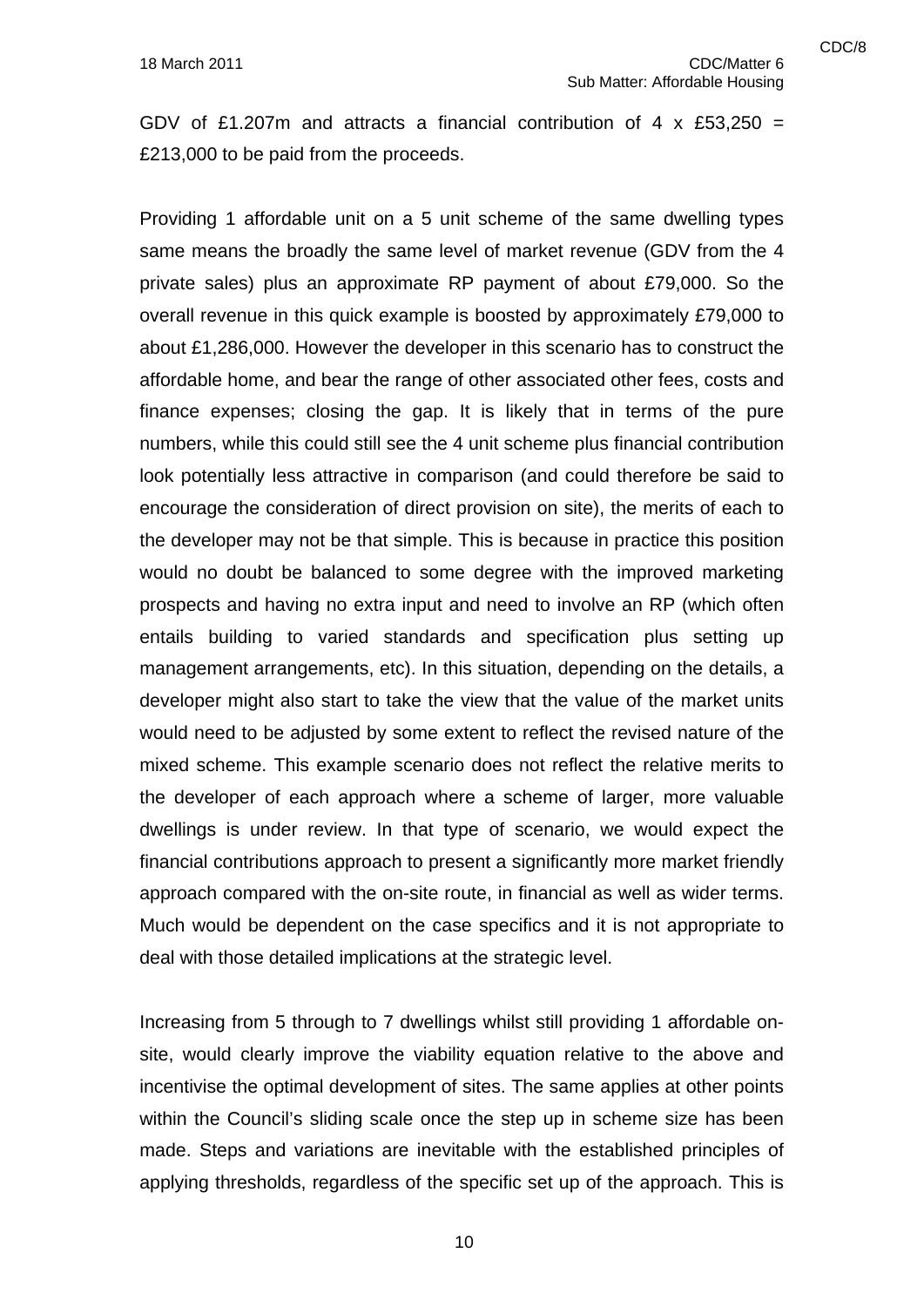however, very much more equitable than a scenario with a very significant step at a usually arbitrary point of say 10 or 15 dwellings where affordable housing or other obligations are sought from larger schemes only.

There is a growing number of examples of this type of approach having been supported and adopted, and now in use as part of authorities' affordable housing enabling tools. (Examples that Adams Integra have been involved in recently include Sevenoaks, London Borough of Enfield and Mole Valley. Similar principles are being explored with and pursued by a range of other Councils, given the need to optimise contributions towards meeting affordable housing needs.)

When affordable housing is provided on site, normally the RP involved makes a payment to the developer for completing the homes under a form of development agreement. As explained at section 2.7 of CDN031, which also provides more information of this area, no public subsidy ('grant') has been assumed for the affordable housing, which is an appropriate starting point recently confirmed by the HCA in respect of s.106 provision. The widely established basis, as assumed within the viability study work is that:

- for rented accommodation, the payment by the RP (revenue received by the developer) will be no more that the capitalised value of the net rental stream arising from the accommodation that is being developed (the HCA's new affordable housing funding framework position); and
- for affordable home ownership (shared ownership or similar) schemes, the RP payment will again be based on the value of its revenue stream, in this case based on a combination of the value of the initial share to be sold combined with the value of the RP's retained equity stake (which the shared owner pays a rental element for).

In the case of (social) rented affordable housing, the expectation is that invariably the payment by the RP falls short of being able to support the build costs. There is a significant gap between this and the market level of revenue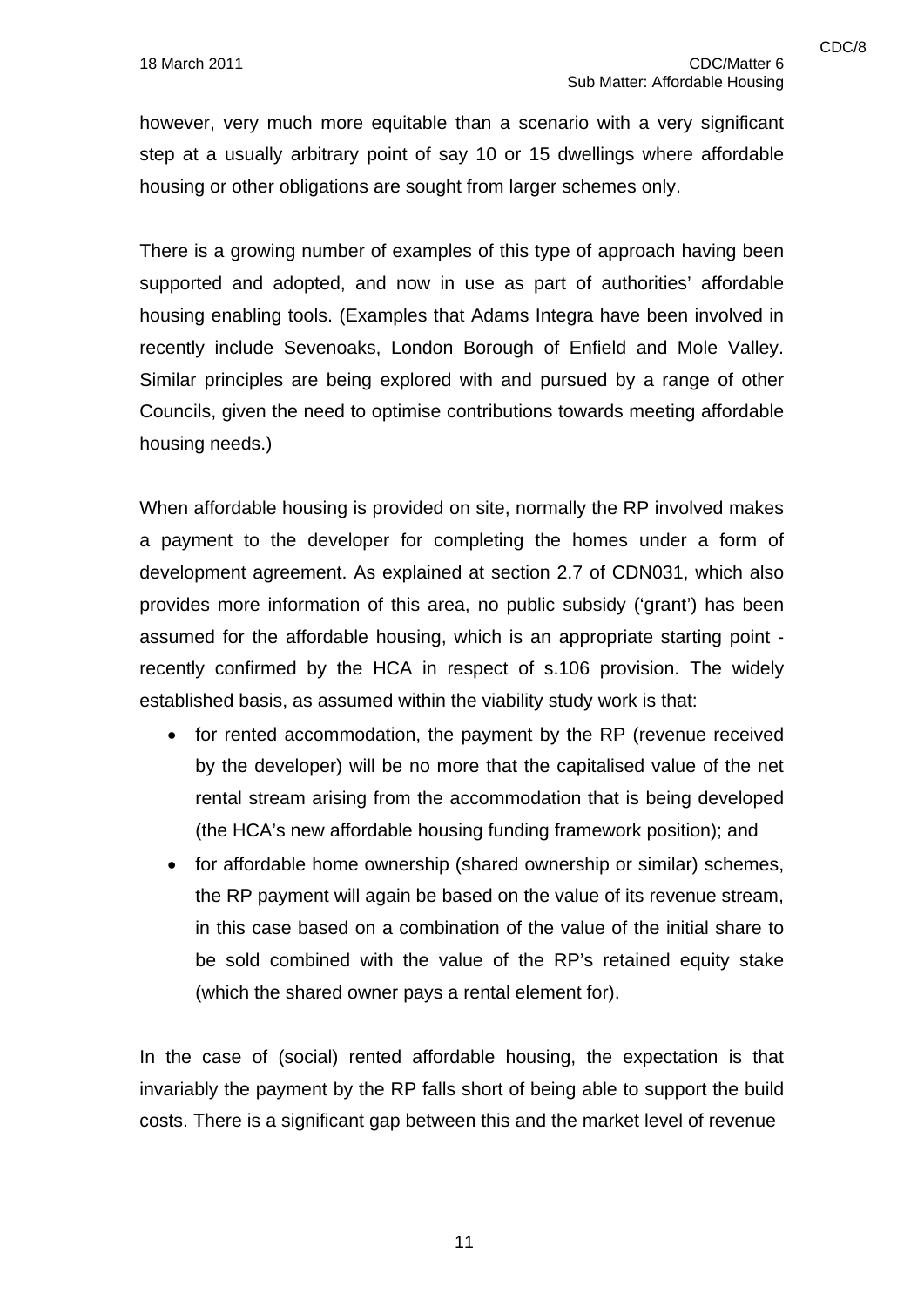that would have been received for the dwelling on a private market sale basis; this is the developer subsidy in this instance. Social rent without grant RP payment levels are generally up to no more than around 35-40% or so of market sales value (open market value – 'OMV'). Shared ownership RP payment levels are generally up to about 65% OMV. These vary of course. We can reasonably expect that RP payment levels for the recently announced revised form of affordable rent will fall somewhere within these two scenarios. Quite a bit of detail still has to be worked through on that, and will be appropriate for subsequent SPD or similar documents used to guide the approach and build the detail from the strategic basis.

**Q7.12) Is it reasonable to expect the applicant to provide a full financial viability assessment and justification as well as to pay for an independent review of the information (CS paragraph 10.5)? Would the Council's position be different if the policy referred to negotiations, targets and embedded viability as a policy consideration from the outset?** 

#### **CDC Response:**

The Council believes that given the underlying affordable housing need in the District the onus should be firmly placed on the applicant to demonstrate that it would not be viable to provide affordable housing in line with the requirements in Policy CS8. In light of general financial pressures on local authorities and the move towards setting local planning application fees, the Council considers it reasonable for the applicant to pay for the independent verification of their study. This approach is consistent with the Council's general approach to charging.

**Q7.13) What arrangements are, or will be, put in place to make transparent and accountable how financial contributions obtained towards affordable housing are used?** 

#### **CDC Response:**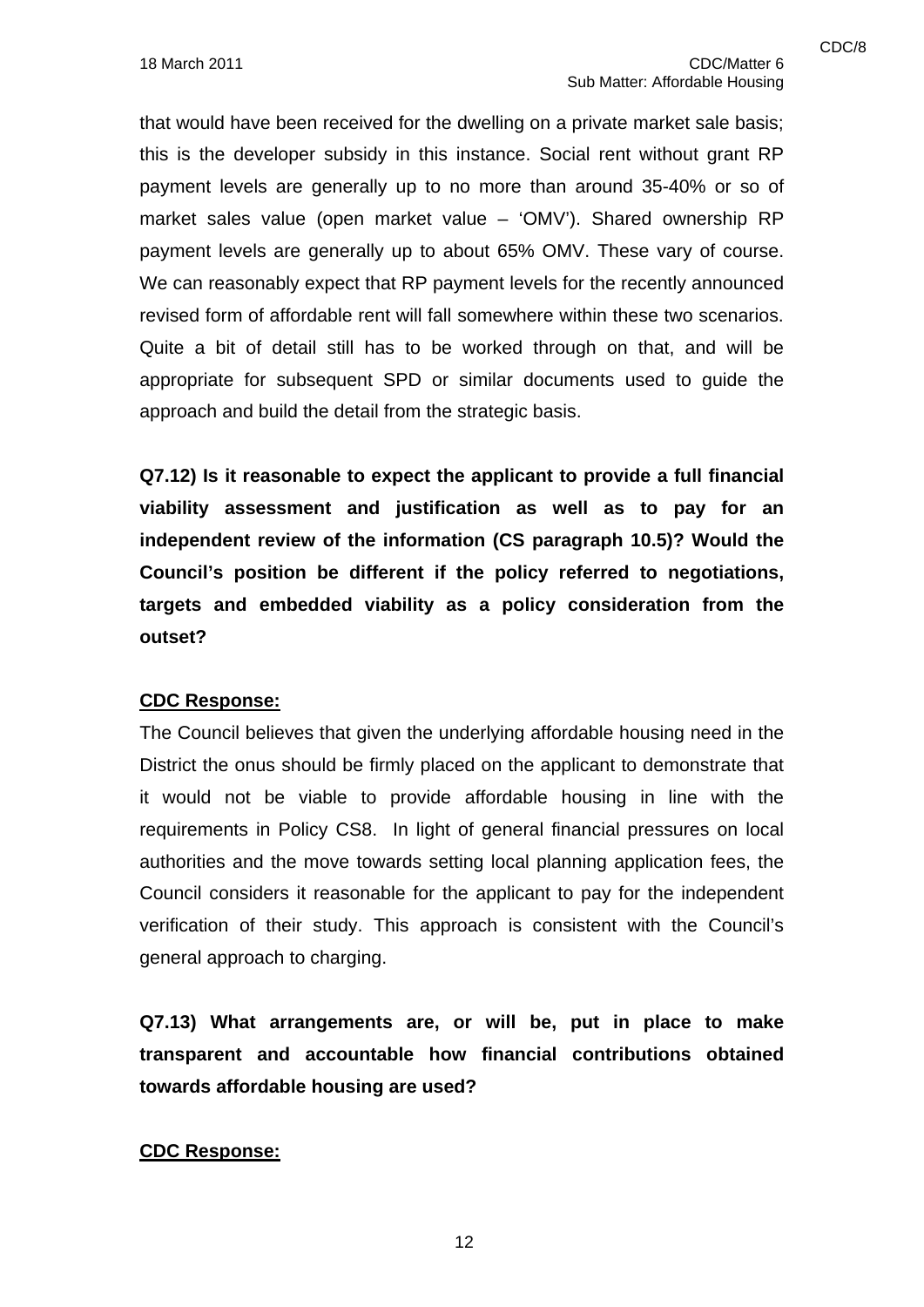The Council intends to produce a Supplementary Planning Document (SPD) on Affordable Housing soon after the adoption of the Core Strategy. This SPD will draw on information contained within the Council's Strategic Housing Framework. Initially, any monies secured for contributions to affordable housing will be obtained through the use of Section 106 Obligations. This is a transparent process which needs to comply with national guidance.. Where monies have been pooled to make a contribution to affordable housing, the Council's Cabinet will take decisions in public on how this money is to be spent. Contributions and expenditure can also be reported through the Annual Monitoring Report as part of the process of monitoring the success of the policy.

**Q7.14) Is it consistent with advice on affordable housing in PPS3 to expect development of only (assumed word which is missing is "one") additional new dwelling to contribute to the provision of affordable housing?** 

#### **CDC Response:**

The last bullet point of paragraph 29 of PPS3 sets out the approach for local authorities to use when seeking developer contributions towards the provision of affordable housing. This paragraph does not provide specific advice on whether or not developments seeking a net increase of one dwelling should make a contribution to affordable housing. The Council therefore considers that, given the underlying affordable housing need in the District and the type of housing developments that have historically come forward, this approach conforms with the objective of PPS3 to create "sustainable, inclusive, mixed communities in all areas".

**7.15) In the absence of any direct comparison of predicted RLVs with likely land values for garden/residential sites, and taking account of the Study's own recommendations (section 3.5), my preliminary view is that the viability evidence does not justify the proportions in the policy as explicit requirements, but only as targets to be used as a starting point for negotiation. Also, considerations of viability should be embedded in**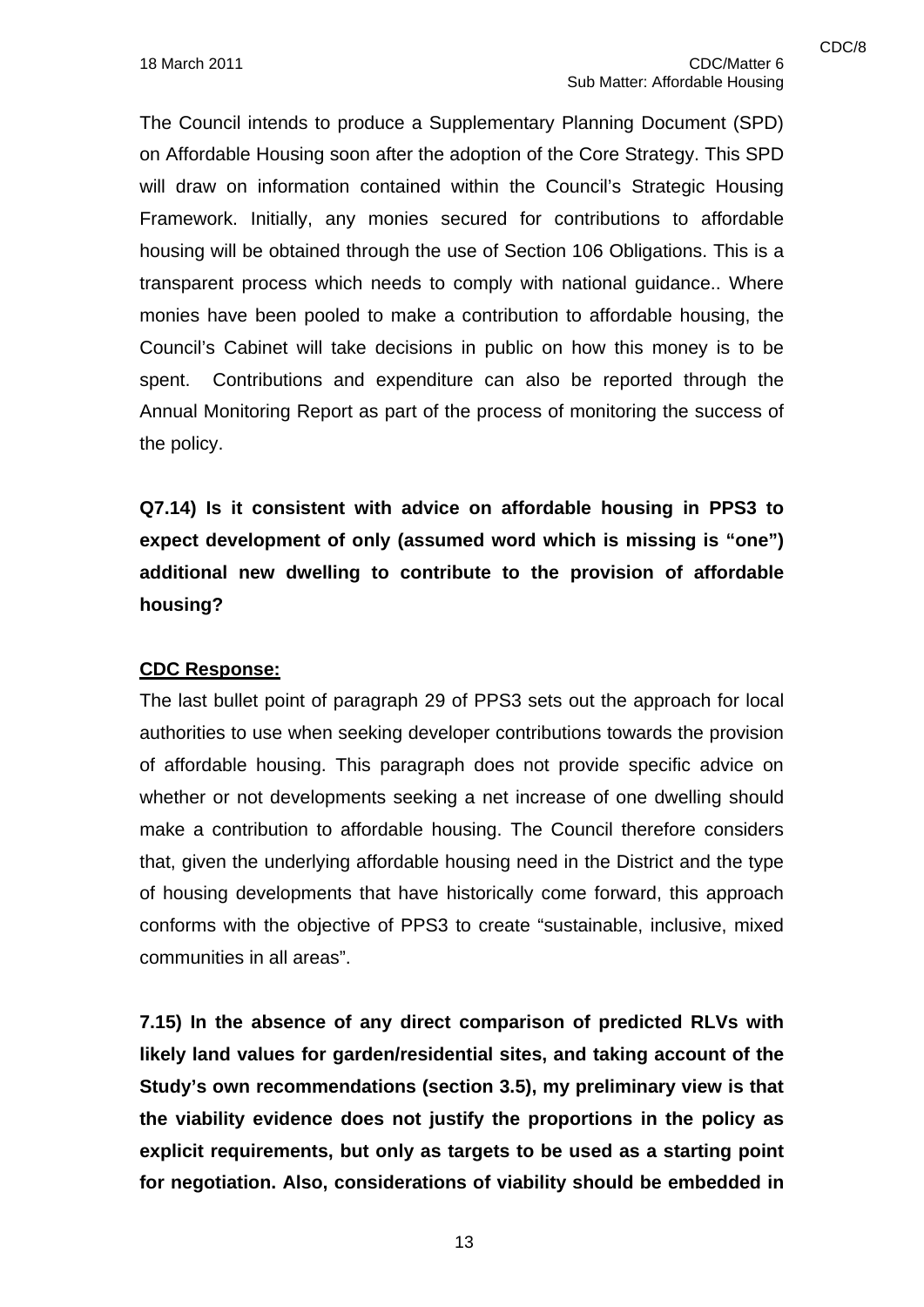**the policy. I invite the Council to suggest in its response paper alternative wording for discussion at the hearing.** 

#### **CDC Response:**

See suggested revision to Policy CS8 in CDN117.

**7.16) The Study suggests that monitoring of outcomes will be important to judge the effectiveness of the policy and whether it should be reviewed. The stated indicator relates only to the overall numbers of affordable housing provided, which is a crude measure of outcome. I invite the Council to consider the need to monitor the proportion of affordable units achieved in relation to the policy targets and what might trigger a review of the policy.** 

#### **CDC Response:**

The Council accepts the stated position within 7.16 and suggests that the Council's Local performance Indicator LPIPE25 – 'Percentage of new homes (net) granted planning permission which are affordable', is used to monitor the success of the policy.

**7.17) Where is policy CS8 (Rural Exceptions) intended to apply? It refers to adjoining the built-up areas of settlements, which could include the large towns. Does this fit the guidance in PPS3 that exception sites are to meet needs in rural areas?** 

#### **CDC Response:**

The rural exceptions policy CS9 has been developed in close consultation with the Rural Housing Enabler from the Buckinghamshire Rural Housing Partnership.

Paragraph 30 of PPS 3 advises that "in rural communities, where opportunities for delivering affordable housing tend to be more limited, the aim should be to deliver high quality housing that contributes to the creation and maintenance of sustainable rural communities in market towns and villages."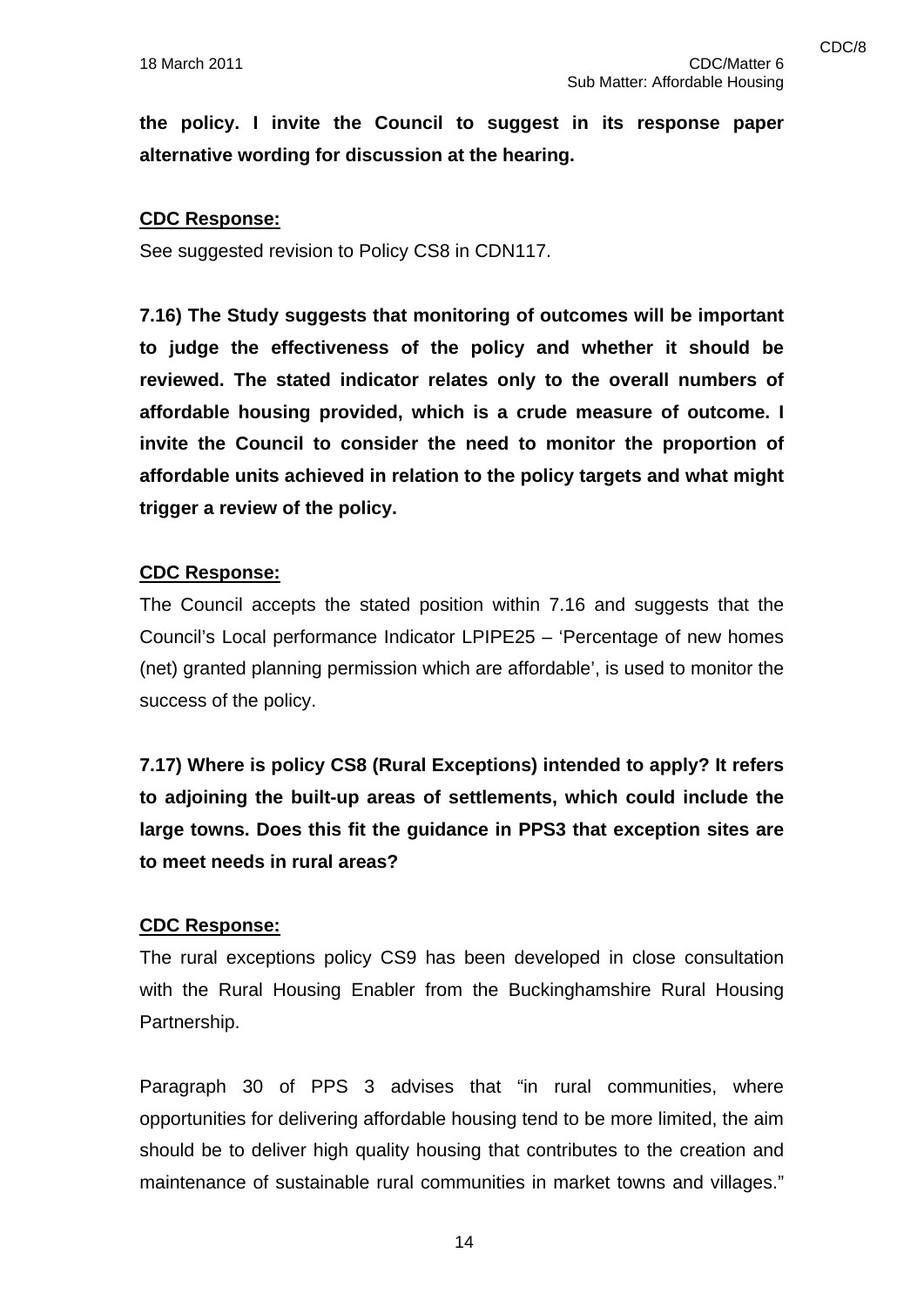All of the settlements within Chiltern District are either market towns (such as Amersham and Chesham) or villages. All of them share the characteristic that all of the land adjoining the built up areas of the settlement is designated as Greenbelt and/or AONB (Area of Outstanding Natural Beauty) which severely limits the scope for new development. Consequently, the Council wants to utilise the rural exception model to provide the opportunity to deliver high quality new affordable housing provision across the district on sites adjacent to its market towns and villages. This will directly fulfil the aim set down in PPS 3 as stated above. The Council has already had success with this approach in Chalfont St Giles, where an affordable housing scheme was delivered in 2010 on a green belt site adjacent to the town by using the rural exception model and utilising a Section 106 Agreement to secure that the dwellings were offered to local people.

**7.18) The policy requires the housing to remain affordable in perpetuity. This is only achievable where the right to buy/stair casing is excluded in accordance with listed parishes/settlements identified in SI 1997/625 (or similar Regulations). If the policy is intended to apply only to these smaller settlements, should this be made clear?** 

#### **CDC Response:**

The parishes/settlements and areas identified in SI 1997/625 (or similar Regulations) are not limited to small settlements. The areas highlighted on the plans which accompany the Statutory Instrument also encompass land on the edge of larger settlements such as Amersham and Chesham. The Council does not wish to limit the use of the Rural Exceptions model to sites identified in SI 1997/625 (or similar Regulations). It wants to retain the flexibility to develop schemes on other sites where affordable housing can be secured in perpetuity through approaches such as utilising nil-grant (as per the model originally developed by the Rural Housing Trust).

**7.19) Policy CS10 seeks to split provision of affordable housing between 70% social and 30% shared ownership (intermediate). Many representations seek a greater proportion of intermediate affordable**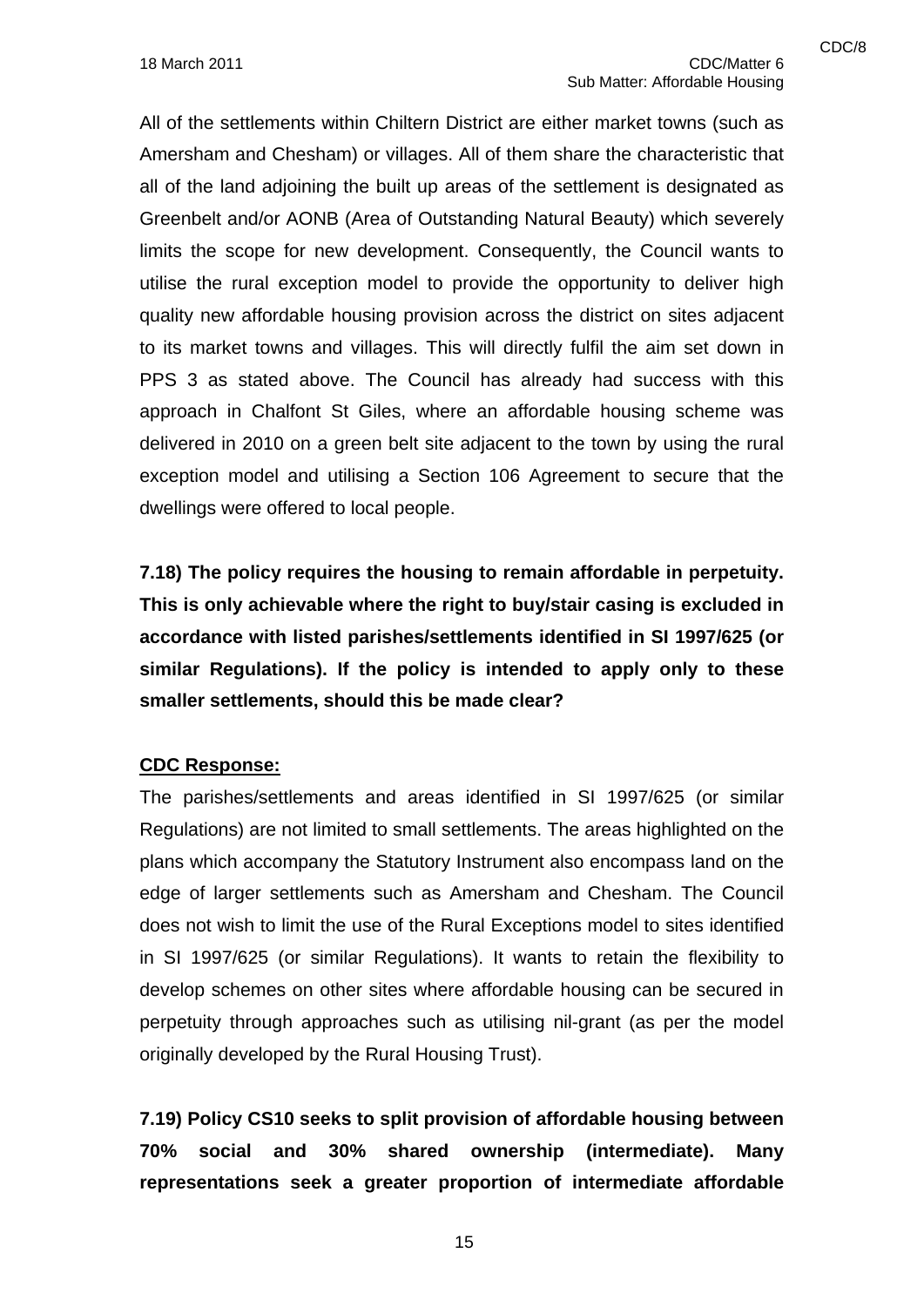## **housing. Is the split in CS10 justified by evidence? Would more intermediate housing be viable in this area?**

#### **CDC Response:**

The proportions of affordable housing sought of 70% social rented and a maximum of 30% (or other intermediate housing) reflect the proportions envisaged by Policy H3 ii of the SEP.

Notwithstanding this, paragraph 10.8 of the Core Strategy for Chiltern District Submission Document (CDN 105) summarises the evidence relating to the type of affordable housing, in particular the Buckinghamshire Strategic Housing Market Assessment (CDN051-053). The proportions within the policy are based on the information about how different housing types relate to the local housing need. Due to the high cost of housing in the area, intermediate housing is likely to have only a very limited impact on meeting the need for affordable housing in the District. This is also highlighted in paragraph 12.53 (iii) of CDN052 where it is stated that in principle about a quarter to a half of the affordable housing could be intermediate. Furthermore paragraph 9.83 of CDN 051 elaborates on this by stating that as a result of the lack of genuinely intermediate housing which has been produced, it is unlikely that more than a small fraction of the overall housing need could be met by genuinely intermediate housing.

**7.20) I understand that the Council has a preferred mix for affordable housing of 80% 1 and 2 bedroom dwellings and 20% 3 bedroom dwellings. Is this correct? Is policy CS11 intended to achieve this mix? Applying the policy to the size of sites likely come forward for housing over remainder of the plan period (in the manner explained in 7.2 above) would it do so?** 

#### **CDC Response:**

The mix of affordable housing size is set out in Policy CS11 of the Core Strategy for Chiltern District Submission Document (CDN 105). The mix relates to the size of the site, with four categories within the policy having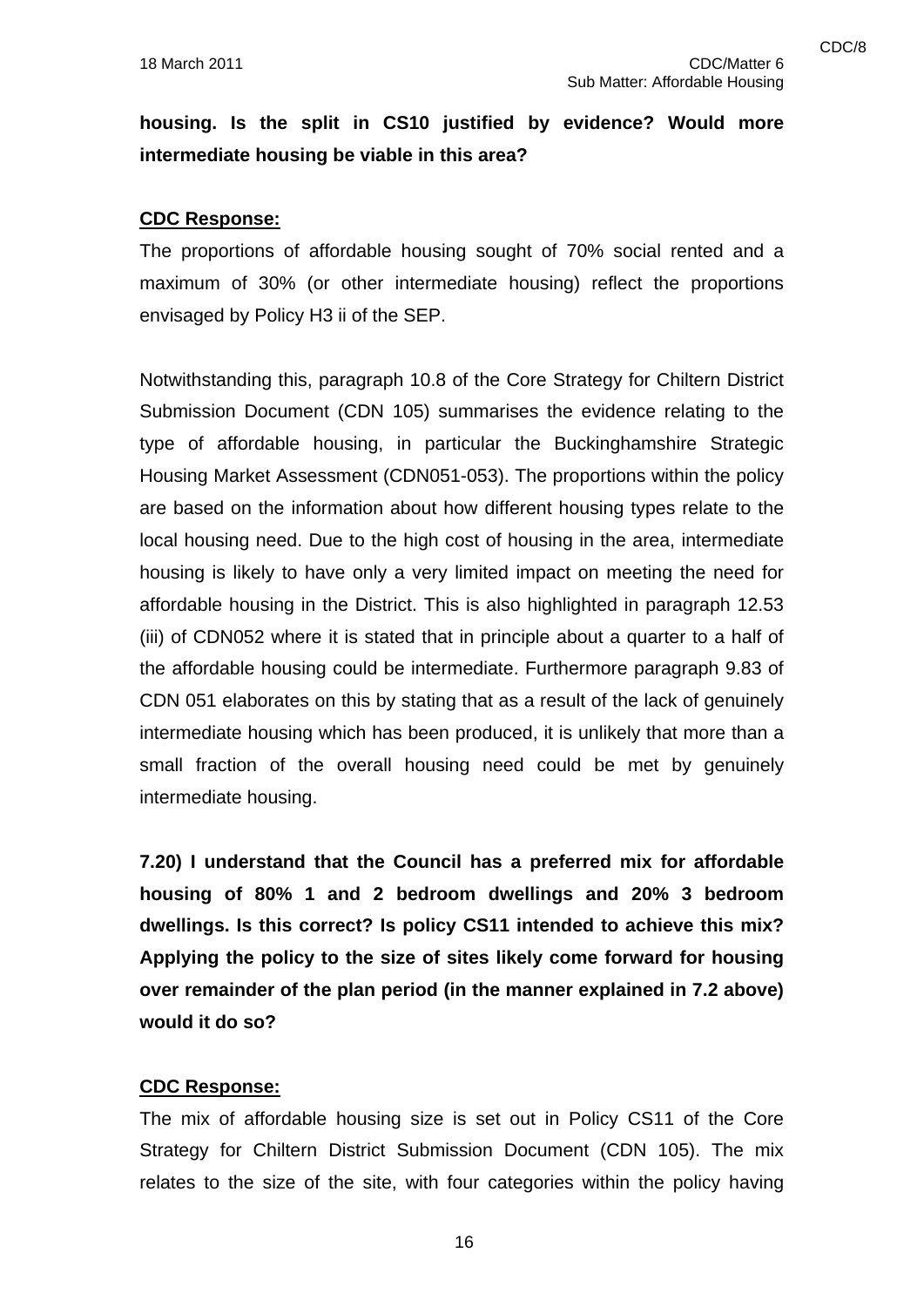refers to large sites.

different suggested mixes. There is not a 20% / 80% split throughout the policy, although this is the balance in the last bullet point of the Policy which

The part of question 7.20 which asks about the mix of affordable housing size is also related to question 7.2 concerning the likely yield of affordable housing from various types of sites, including Strategic Housing Sites, Major Developed Sites and SHLAA sites. Tables which are included as **Appendix 1** to this response provide the answer to these questions. In summary, they show the estimated affordable housing yields which would come forward from these types of sites, based upon the requirements in Policy CS8 and CS11, i.e. Outstanding planning permissions– 201 affordable units, of these 165 would be one and two bed and 36 would be 3 bed

- Strategic Housing Sites and Major Developed Sites in the Green Belt 183 affordable units, of these 148 would be one and two bed and 35 would be 3 bed. (At the request of the Inspector information for the Newland Park site is shown separately in Table 1 as there is a current planning application on the site. Totals are also provided to show the results without the contribution from Newland Park).
- SHLAA sites (lower range yield) 251 affordable units, of these 241 would be one and two bed and 10 would be 3 bed
- SHLAA sites (higher range yield) 412 affordable units, of these 392 would be one and two bed and 20 would be 3 bed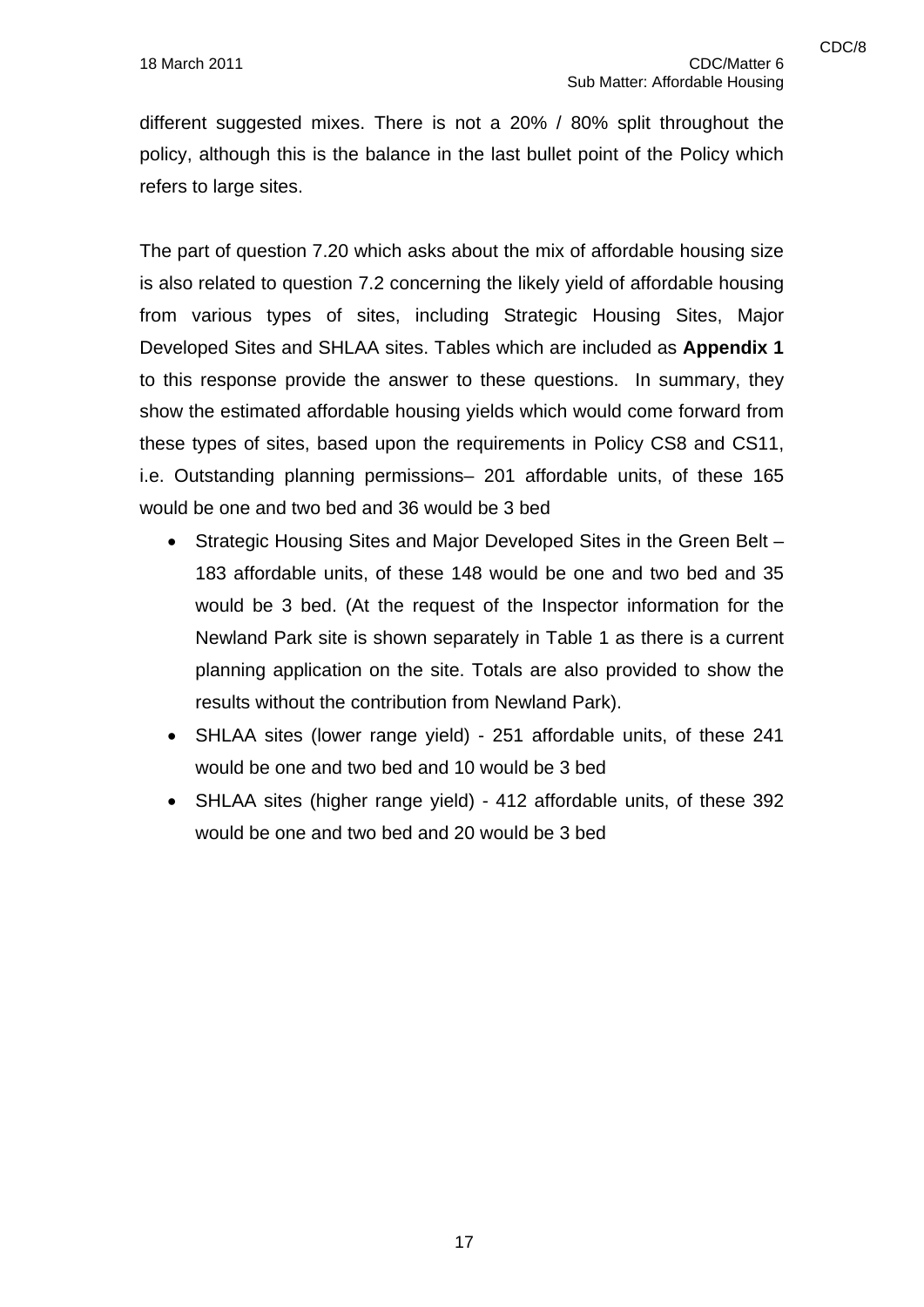# **Appendix 1**

### **Table 1 SHS and MDS Affordable housing yield and mix**

| <b>Site</b>                                        | Yield<br>shown in<br>the<br><b>Housing</b><br>Land<br><b>Supply</b><br><b>Trajectory</b><br><b>CDN113</b> | <b>Likely AH</b><br>yield<br>based on<br><b>CS8.</b><br><b>Note this</b><br>is<br>rounded<br>down in<br>all cases | <b>Likely AH</b><br>mix<br>based on<br>CS11,<br>one and<br>two bed<br>dwgs | <b>Likely AH mix based</b><br>on CS11, three bed<br>dwgs | <b>Notes</b>                                                                                                                                                                                                                                                                              |
|----------------------------------------------------|-----------------------------------------------------------------------------------------------------------|-------------------------------------------------------------------------------------------------------------------|----------------------------------------------------------------------------|----------------------------------------------------------|-------------------------------------------------------------------------------------------------------------------------------------------------------------------------------------------------------------------------------------------------------------------------------------------|
| Donkey Field SHS                                   | 60                                                                                                        | 24                                                                                                                | 20                                                                         | 4                                                        |                                                                                                                                                                                                                                                                                           |
| East of Lincoln Park SHS                           | 44                                                                                                        | 17                                                                                                                | 14                                                                         | 3                                                        |                                                                                                                                                                                                                                                                                           |
| Holy Cross Convent Site SHS                        | 0                                                                                                         | 0                                                                                                                 | 0                                                                          | 0                                                        | No information is entered in this table as<br>the site has outstanding planning<br>permission and its mix is recorded<br>separately                                                                                                                                                       |
| Chesham Campus site of A<br>and W College MDS      | 57                                                                                                        | 22                                                                                                                | 18                                                                         | 4                                                        |                                                                                                                                                                                                                                                                                           |
| Newland Park MDS                                   | 300                                                                                                       | 120                                                                                                               | 96                                                                         | 24                                                       | Note there is a planning application on this<br>site CH/2010/0976/FA for 326 dwgs with a<br>mix of housing and a reference to 20 AH<br>units in the Planinng Statement, supported<br>by a Toolkit Viability Report. The<br>application is pending consideration as at<br>14th March 2011. |
| <b>TOTALS</b>                                      | 461                                                                                                       | 183                                                                                                               | 148                                                                        | 35                                                       |                                                                                                                                                                                                                                                                                           |
| <b>TOTALS excluding Newland</b><br><b>Park MDS</b> | 161                                                                                                       | 63                                                                                                                | 52                                                                         | 11                                                       |                                                                                                                                                                                                                                                                                           |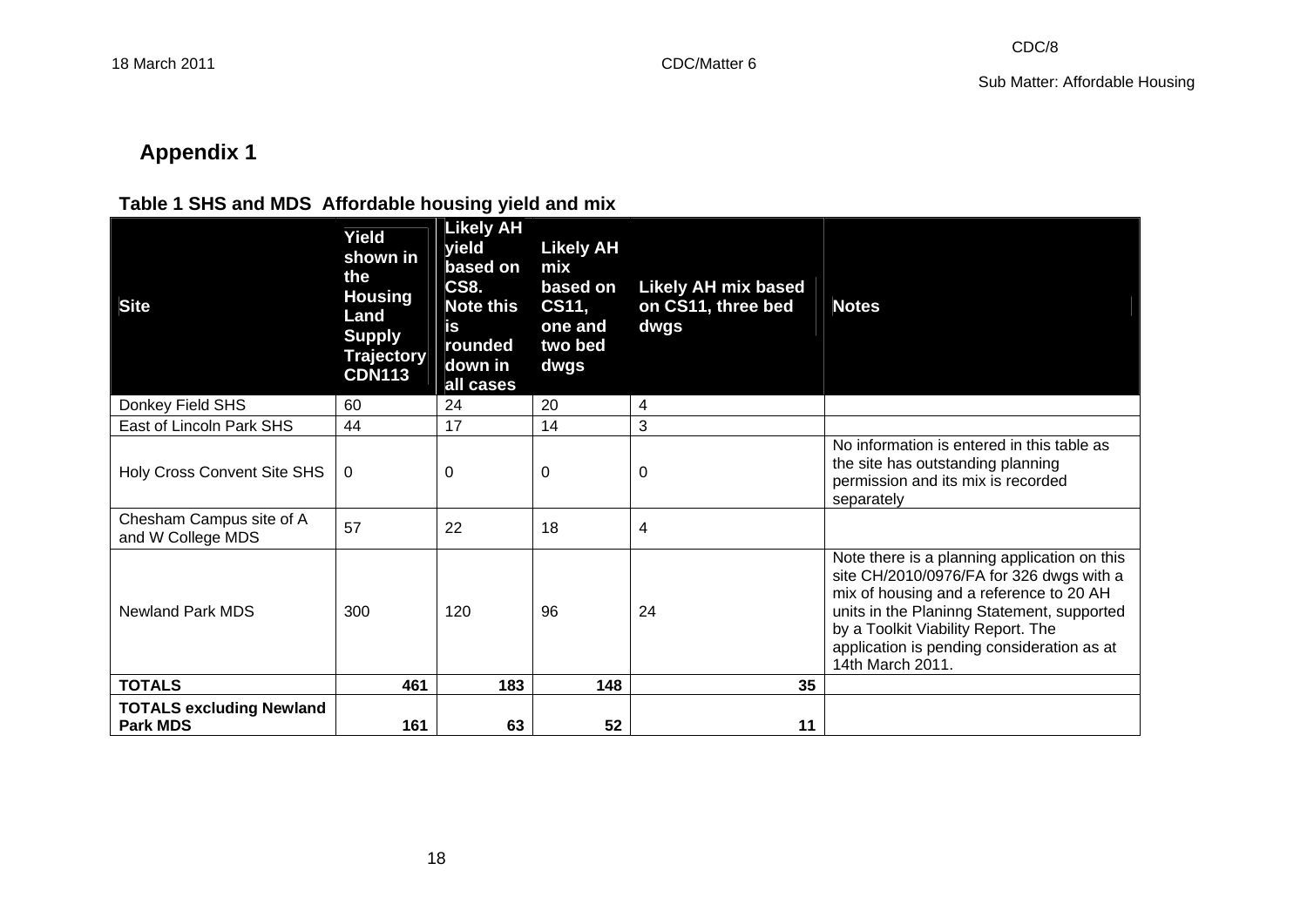| <b>SHLAA</b><br>$\#$                 | 2. Officer Assessment Yield (lower yield<br>range) [net] | 2. Officer Assessment Yield (higher yield<br>range) [net] | Note this is rounded down in all cases<br>Likely AH yield (lower range) based on CS8. | Likely AH yield (higher range) based on CS8.<br>Note this is rounded down in all cases. | one and two bed dwgs<br>Likely AH mix (lower range) based on CS11 | three bed dwgs<br>Likely AH mix (lower range) based on CS11 | one and two bed dwgs<br>Likely AH mix (higher range) based on CS11 | three bed dwgs<br>Likely AH mix (higher range) based on CS11 |
|--------------------------------------|----------------------------------------------------------|-----------------------------------------------------------|---------------------------------------------------------------------------------------|-----------------------------------------------------------------------------------------|-------------------------------------------------------------------|-------------------------------------------------------------|--------------------------------------------------------------------|--------------------------------------------------------------|
| 1                                    | 9                                                        | 15                                                        | $\overline{2}$                                                                        | 6.0                                                                                     | $\overline{\mathbf{c}}$                                           | 0                                                           | 6                                                                  | 0                                                            |
| 5                                    | $\overline{17}$                                          | $\frac{26}{5}$                                            | $\overline{6}$                                                                        | 10                                                                                      | $\frac{6}{2}$                                                     | $\mathbf 0$                                                 | 9                                                                  | $\overline{1}$                                               |
| 8                                    | $\frac{9}{7}$                                            | $\overline{9}$                                            | $\overline{2}$                                                                        | $\overline{2}$                                                                          |                                                                   | $\mathbf 0$                                                 | $\overline{2}$                                                     | $\overline{0}$                                               |
| 51                                   |                                                          | $\overline{12}$                                           | $\mathbf 1$                                                                           | $\overline{\mathbf{4}}$                                                                 | $\overline{1}$                                                    | $\overline{0}$                                              | $\overline{\mathbf{4}}$                                            | $\overline{0}$                                               |
| 52<br>73<br>233<br>240<br>241        | $\overline{12}$                                          | $\overline{12}$                                           | 4                                                                                     | $\overline{\mathbf{4}}$                                                                 | $\overline{4}$                                                    | $\mathbf 0$                                                 | $\overline{\mathbf{4}}$                                            | $\mathbf 0$                                                  |
|                                      | 10                                                       | 19                                                        | 3                                                                                     | $\overline{7}$                                                                          | $\overline{3}$                                                    | $\mathbf 0$                                                 | $\overline{7}$                                                     | $\overline{0}$                                               |
|                                      | $\overline{\mathbf{4}}$                                  | $\overline{5}$<br>44                                      | $\overline{0}$                                                                        | $\overline{1}$<br>17                                                                    | $\overline{0}$                                                    | $\overline{0}$<br>$\mathbf{1}$                              | $\overline{1}$                                                     | $\frac{0}{2}$                                                |
|                                      | $\overline{25}$<br>$\overline{5}$                        | 10                                                        | 10<br>1                                                                               |                                                                                         | $\overline{9}$<br>$\overline{1}$                                  | $\overline{0}$                                              | 15<br>3                                                            | $\overline{0}$                                               |
| 242                                  | $\overline{4}$                                           | $\overline{12}$                                           | $\mathbf 0$                                                                           | 3<br>$\overline{\mathbf{4}}$                                                            | $\overline{0}$                                                    | $\mathbf 0$                                                 | $\overline{\mathbf{4}}$                                            | $\overline{0}$                                               |
| 246                                  | $\overline{7}$                                           | 10                                                        | $\overline{\mathbf{1}}$                                                               | 3                                                                                       | $\mathbf{1}$                                                      | $\overline{0}$                                              | 3                                                                  | $\overline{0}$                                               |
| 247                                  | $\overline{23}$                                          | 31                                                        | 9                                                                                     | $\overline{12}$                                                                         | $\overline{9}$                                                    | $\mathbf 0$                                                 | $\overline{11}$                                                    | $\overline{1}$                                               |
| 248                                  | $\overline{0}$                                           | $\mathbf 0$                                               | $\mathbf 0$                                                                           | $\mathbf 0$                                                                             | $\overline{0}$                                                    | $\overline{0}$                                              | $\mathbf 0$                                                        | $\overline{0}$                                               |
| 249                                  | 9                                                        | 11                                                        | $\overline{2}$                                                                        | 3                                                                                       | $\overline{2}$                                                    | $\mathbf 0$                                                 | 3                                                                  | $\overline{0}$                                               |
| 250                                  | $\overline{2}$                                           | $\overline{2}$                                            | $\overline{0}$                                                                        | $\overline{0}$                                                                          | $\overline{0}$                                                    | $\overline{0}$                                              | $\overline{0}$                                                     | $\overline{0}$                                               |
|                                      | $\overline{8}$                                           | $\overline{13}$                                           | $\overline{2}$                                                                        | $\overline{\mathbf{4}}$                                                                 | $\overline{2}$                                                    | $\overline{0}$                                              | $\overline{\mathbf{4}}$                                            | $\overline{0}$                                               |
| $\frac{1}{251}$<br>$\frac{253}{254}$ | $\overline{2}$                                           | $\overline{2}$                                            | $\overline{0}$                                                                        | $\mathbf 0$                                                                             | $\overline{0}$                                                    | $\overline{0}$                                              | $\mathbf 0$                                                        | $\overline{0}$                                               |
|                                      | $\overline{2}$                                           | $\overline{2}$                                            | $\mathbf 0$                                                                           | $\mathbf 0$                                                                             | $\mathbf 0$                                                       | $\mathbf 0$                                                 | $\mathsf{O}\xspace$                                                | $\overline{0}$                                               |
| 255                                  | 8                                                        | 21                                                        | $\overline{2}$                                                                        | 8                                                                                       | $\mathbf 2$                                                       | 0                                                           | 8                                                                  | 0                                                            |
| 256                                  | 12                                                       | 17                                                        | 4                                                                                     | 6                                                                                       | 4                                                                 | $\mathbf 0$                                                 | 6                                                                  | 0                                                            |
| 257                                  | 4                                                        | 8                                                         | 0                                                                                     | $\overline{2}$                                                                          | $\boldsymbol{0}$                                                  | $\mathbf 0$                                                 | $\overline{2}$                                                     | 0                                                            |
| 258                                  | 5                                                        | 5                                                         | 1                                                                                     | 1                                                                                       | $\mathbf{1}$                                                      | 0                                                           | $\mathbf{1}$                                                       | 0                                                            |
| 259                                  | $\overline{7}$                                           | $\overline{7}$                                            | 1                                                                                     | 1                                                                                       | 1                                                                 | $\mathbf 0$                                                 | 1                                                                  | 0                                                            |
| 260                                  | $\overline{7}$                                           | 18                                                        | 1                                                                                     | $\overline{7}$                                                                          | 1                                                                 | 0                                                           | $\overline{7}$                                                     | 0                                                            |
| 261                                  | 0                                                        | 0                                                         | 0                                                                                     | 0                                                                                       | $\boldsymbol{0}$                                                  | 0                                                           | 0                                                                  | 0                                                            |
| 263                                  | 13                                                       | 31                                                        | 4                                                                                     | 12                                                                                      | 4                                                                 | 0                                                           | 11                                                                 | $\mathbf{1}$                                                 |
| 264                                  | 5                                                        | 5                                                         | 1                                                                                     | 1                                                                                       | $\mathbf{1}$                                                      | 0                                                           | 1                                                                  | 0                                                            |
| 266<br>267                           | 21                                                       | 21                                                        | 8                                                                                     | 8                                                                                       | 8                                                                 | 0                                                           | 8                                                                  | 0                                                            |
| 268                                  | 4<br>8                                                   | 4<br>8                                                    | 0<br>$\overline{2}$                                                                   | 0<br>$\overline{2}$                                                                     | 0<br>$\overline{2}$                                               | 0<br>0                                                      | 0<br>$\overline{2}$                                                | 0<br>0                                                       |
| 270                                  | $\mathbf 0$                                              | 0                                                         | $\mathbf 0$                                                                           | 0                                                                                       | $\mathsf 0$                                                       | 0                                                           | 0                                                                  | 0                                                            |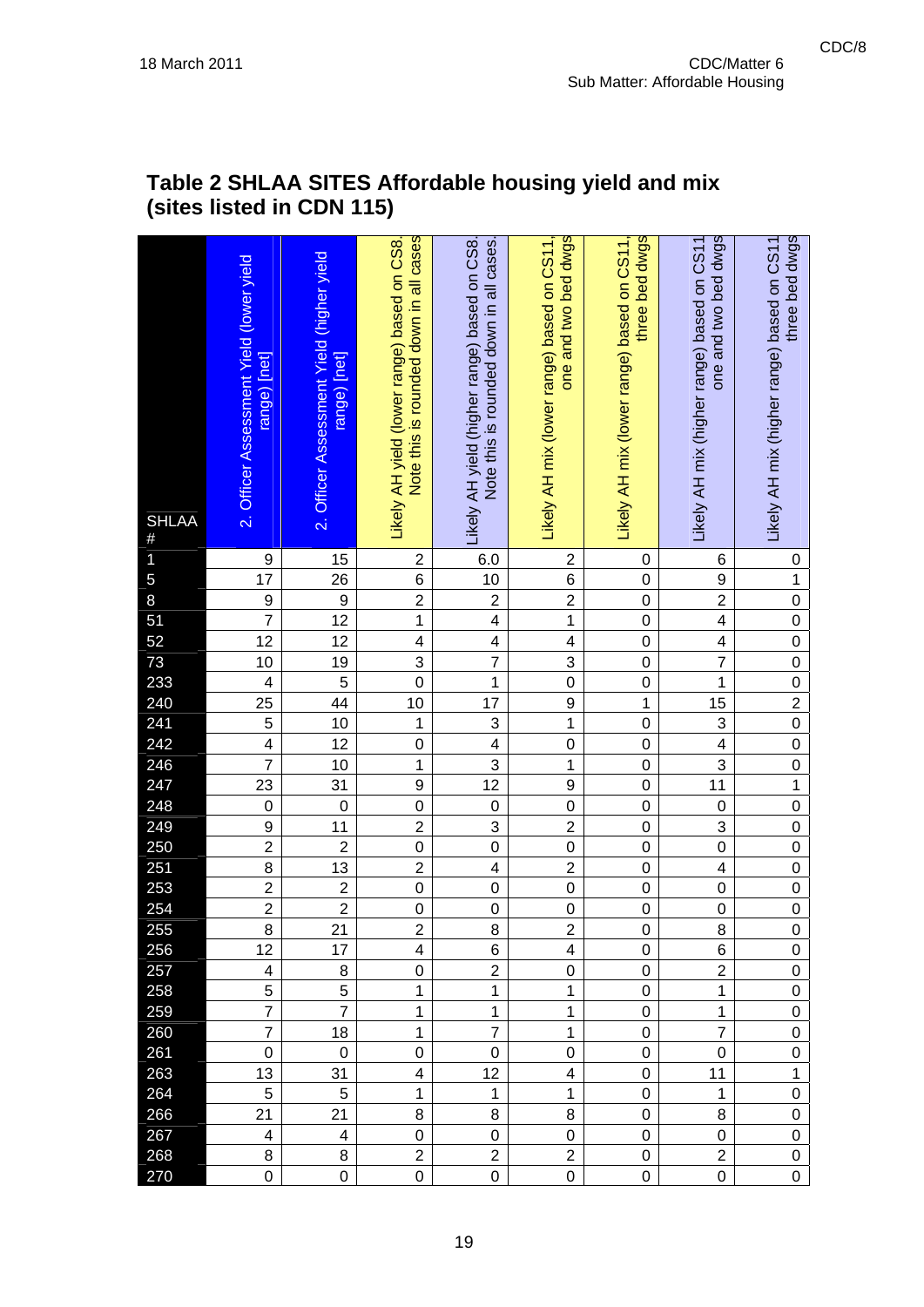| <b>SHLAA</b><br>$\#$                                 | 2. Officer Assessment Yield (lower yield<br>range) [net] | 2. Officer Assessment Yield (higher yield<br>range) [net] | Note this is rounded down in all cases<br>Likely AH yield (lower range) based on CS8. | Note this is rounded down in all cases.<br>Likely AH yield (higher range) based on CS8 | one and two bed dwgs<br>Likely AH mix (lower range) based on CS11. | three bed dwgs<br>Likely AH mix (lower range) based on CS11 | one and two bed dwgs<br>Likely AH mix (higher range) based on CS11 | three bed dwgs<br>Likely AH mix (higher range) based on CS11 |
|------------------------------------------------------|----------------------------------------------------------|-----------------------------------------------------------|---------------------------------------------------------------------------------------|----------------------------------------------------------------------------------------|--------------------------------------------------------------------|-------------------------------------------------------------|--------------------------------------------------------------------|--------------------------------------------------------------|
| 271<br>272<br>273<br>274<br>275<br>277<br>278<br>279 | $\overline{\mathbf{4}}$                                  | 8                                                         | $\mathbf 0$                                                                           | $\mathbf 2$                                                                            | 0                                                                  | 0                                                           | $\overline{\mathbf{c}}$                                            | 0                                                            |
|                                                      | 6                                                        | 14                                                        | $\mathbf{1}$                                                                          | $\overline{\mathbf{4}}$                                                                | $\overline{1}$                                                     | $\mathbf 0$                                                 | 4                                                                  | $\mathbf 0$                                                  |
|                                                      | $\overline{4}$                                           | $\overline{7}$                                            | $\mathbf 0$                                                                           | $\mathbf 1$                                                                            | $\overline{0}$                                                     | $\mathbf 0$                                                 | $\mathbf 1$                                                        | $\overline{0}$                                               |
|                                                      | 6                                                        | 10<br>$\overline{5}$                                      | 1<br>$\mathbf 0$                                                                      | 3<br>1                                                                                 | $\overline{1}$<br>$\overline{0}$                                   | $\mathbf 0$<br>$\mathbf 0$                                  | 3<br>$\overline{1}$                                                | $\mathbf 0$<br>$\overline{0}$                                |
|                                                      | $\frac{2}{2}$                                            | $\overline{7}$                                            | $\mathbf 0$                                                                           | 1                                                                                      | $\overline{0}$                                                     | $\mathbf 0$                                                 | $\mathbf 1$                                                        | $\mathbf 0$                                                  |
|                                                      |                                                          | $\overline{0}$                                            | $\mathbf 0$                                                                           | $\pmb{0}$                                                                              | $\overline{0}$                                                     | $\mathbf 0$                                                 | $\mathbf 0$                                                        | $\mathbf 0$                                                  |
|                                                      | $\overline{7}$                                           | 10                                                        | $\mathbf 1$                                                                           | 3                                                                                      | $\overline{1}$                                                     | $\mathbf 0$                                                 | 3                                                                  | $\mathbf 0$                                                  |
|                                                      | 13                                                       | 13                                                        | 4                                                                                     | $\overline{\mathbf{4}}$                                                                | $\overline{4}$                                                     | $\mathbf 0$                                                 | $\overline{\mathbf{4}}$                                            | $\overline{0}$                                               |
| 2.0<br>281<br>282<br>283<br>284                      |                                                          |                                                           | $\overline{2}$                                                                        | $\overline{7}$                                                                         | $\overline{2}$                                                     | $\overline{0}$                                              | $\overline{7}$                                                     | $\overline{0}$                                               |
|                                                      | $\frac{8}{3}$                                            | $\frac{18}{7}$                                            | $\overline{0}$                                                                        | $\mathbf 1$                                                                            | $\overline{0}$                                                     | $\overline{0}$                                              | $\overline{1}$                                                     | $\overline{0}$                                               |
|                                                      |                                                          | $\overline{8}$                                            | $\mathbf{1}$                                                                          | $\overline{2}$                                                                         | $\overline{1}$                                                     | $\mathbf 0$                                                 | $\overline{2}$                                                     | $\mathbf 0$                                                  |
|                                                      | $\overline{\mathbf{4}}$                                  | $\overline{7}$                                            | $\mathbf 0$                                                                           | $\mathbf{1}$                                                                           | $\overline{0}$                                                     | $\mathbf 0$                                                 | $\mathbf{1}$                                                       | $\mathbf 0$                                                  |
| 287<br>288<br>289<br>290<br>293                      | $\overline{2}$                                           | $\overline{\mathbf{4}}$                                   | $\mathbf 0$                                                                           | $\mathbf 0$                                                                            | $\overline{0}$                                                     | $\mathbf 0$                                                 | $\overline{0}$                                                     | $\overline{0}$                                               |
|                                                      | $\overline{0}$                                           | $\overline{0}$                                            | $\overline{0}$                                                                        | $\mathbf 0$                                                                            | $\overline{0}$                                                     | $\overline{0}$                                              | $\overline{0}$                                                     | $\overline{0}$                                               |
|                                                      | $\overline{0}$                                           | $\mathbf 0$                                               | $\mathbf 0$                                                                           | $\mathbf 0$                                                                            | $\overline{0}$                                                     | $\overline{0}$                                              | $\overline{0}$                                                     | $\mathbf 0$                                                  |
|                                                      | $\overline{6}$                                           | 12                                                        | $\mathbf 1$                                                                           | $\overline{\mathcal{L}}$                                                               | $\overline{1}$                                                     | $\mathbf 0$                                                 | 4                                                                  | $\mathbf 0$                                                  |
| 295<br>296                                           | $\overline{25}$                                          | $\overline{25}$                                           | 10                                                                                    | 10                                                                                     | $\overline{9}$                                                     | $\mathbf 1$                                                 | $\overline{9}$                                                     | $\overline{1}$                                               |
|                                                      | $\overline{3}$                                           | $\overline{3}$                                            | $\overline{0}$                                                                        | $\overline{0}$                                                                         | $\overline{0}$                                                     | $\overline{0}$                                              | $\overline{0}$                                                     | $\overline{0}$                                               |
| 297                                                  | 3                                                        | $\overline{7}$                                            | 0                                                                                     | 1                                                                                      | 0                                                                  | 0                                                           | 1                                                                  | 0                                                            |
| 301<br>302                                           | 0<br>18                                                  | 0<br>21                                                   | 0<br>$\overline{7}$                                                                   | $\mathbf 0$<br>8                                                                       | 0<br>$\overline{7}$                                                | 0<br>$\boldsymbol{0}$                                       | 0<br>8                                                             | 0<br>0                                                       |
| 303                                                  | 23                                                       | 34                                                        | 9                                                                                     | 13                                                                                     | 9                                                                  | $\mathbf 0$                                                 | 12                                                                 | $\mathbf{1}$                                                 |
| 304                                                  | 4                                                        | 8                                                         | 0                                                                                     | $\overline{2}$                                                                         | $\mathsf 0$                                                        | $\mathbf 0$                                                 | $\overline{2}$                                                     | 0                                                            |
| 305                                                  | 10                                                       | 17                                                        | 3                                                                                     | 6                                                                                      | 3                                                                  | 0                                                           | 6                                                                  | 0                                                            |
| 308                                                  | 16                                                       | 20                                                        | 6                                                                                     | 8                                                                                      | 6                                                                  | 0                                                           | 8                                                                  | 0                                                            |
| 316                                                  | $\overline{\mathbf{4}}$                                  | 4                                                         | 0                                                                                     | $\pmb{0}$                                                                              | 0                                                                  | $\pmb{0}$                                                   | $\pmb{0}$                                                          | 0                                                            |
| 318                                                  | 8                                                        | 8                                                         | $\overline{2}$                                                                        | $\overline{2}$                                                                         | $\overline{2}$                                                     | 0                                                           | $\overline{2}$                                                     | 0                                                            |
| 319                                                  | 11                                                       | 11                                                        | 3                                                                                     | 3                                                                                      | 3                                                                  | 0                                                           | 3                                                                  | 0                                                            |
| 320                                                  | 5                                                        | $\overline{7}$                                            | $\mathbf{1}$                                                                          | 1                                                                                      | $\mathbf{1}$                                                       | 0                                                           | $\mathbf{1}$                                                       | 0                                                            |
| 322                                                  | $\overline{7}$                                           | 18                                                        | 1                                                                                     | $\overline{7}$                                                                         | 1                                                                  | $\boldsymbol{0}$                                            | $\overline{7}$                                                     | 0                                                            |
| 323                                                  | 12                                                       | 20                                                        | 4                                                                                     | 8                                                                                      | 4                                                                  | 0                                                           | 8                                                                  | 0                                                            |
| 324                                                  | $\overline{7}$                                           | 10                                                        | $\mathbf{1}$                                                                          | 3                                                                                      | $\mathbf{1}$                                                       | 0                                                           | 3                                                                  | 0                                                            |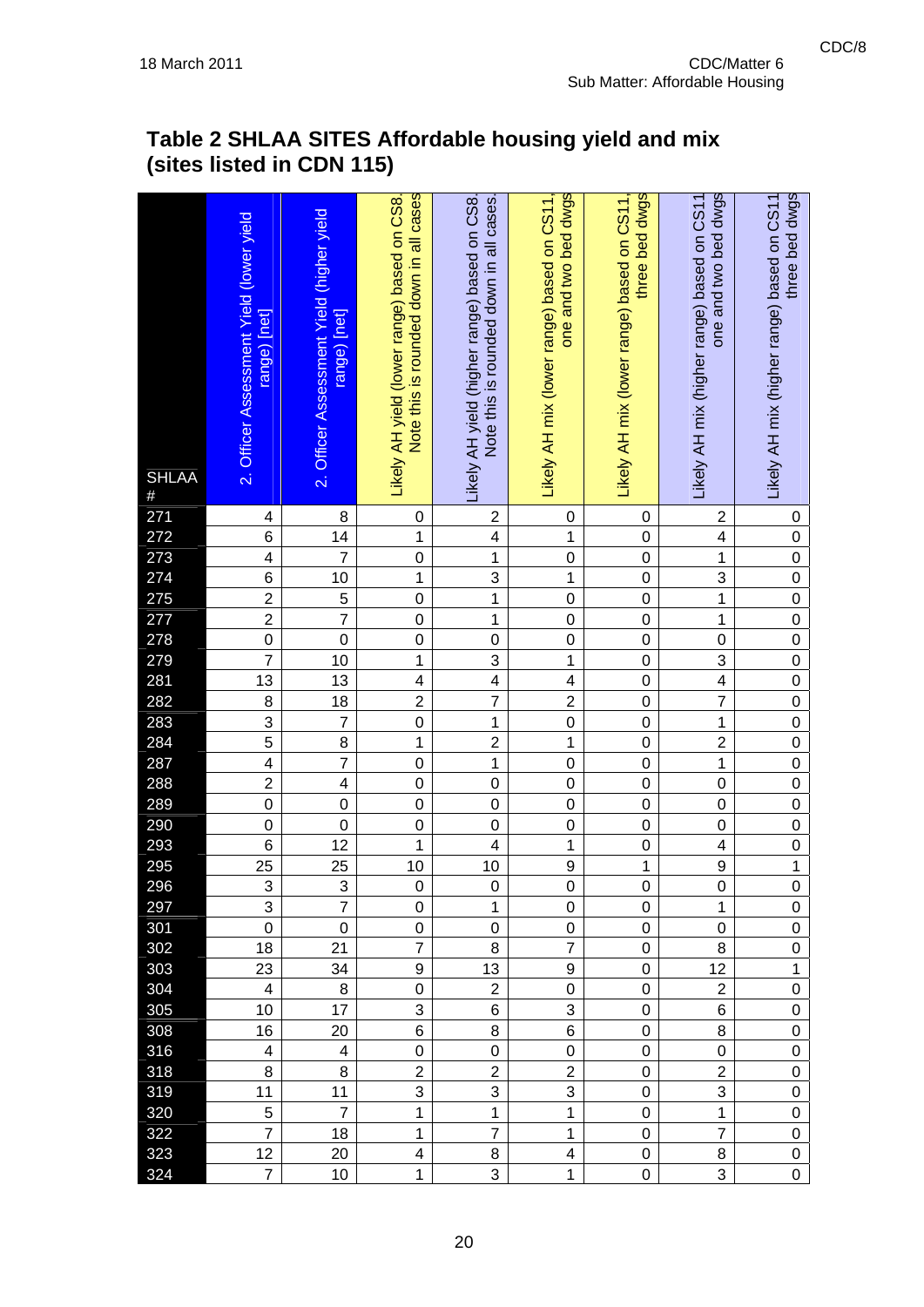| <b>SHLAA</b><br>$\#$                          | 2. Officer Assessment Yield (lower yield<br>range) [net] | 2. Officer Assessment Yield (higher yield<br>range) [net] | Note this is rounded down in all cases<br>Likely AH yield (lower range) based on CS8. | Note this is rounded down in all cases.<br>Likely AH yield (higher range) based on CS8 | one and two bed dwgs<br>Likely AH mix (lower range) based on CS11 | three bed dwgs<br>Likely AH mix (lower range) based on CS11, | one and two bed dwgs<br>Likely AH mix (higher range) based on CS11 | three bed dwgs<br>Likely AH mix (higher range) based on CS11 |
|-----------------------------------------------|----------------------------------------------------------|-----------------------------------------------------------|---------------------------------------------------------------------------------------|----------------------------------------------------------------------------------------|-------------------------------------------------------------------|--------------------------------------------------------------|--------------------------------------------------------------------|--------------------------------------------------------------|
|                                               | 24                                                       | 24                                                        | 9                                                                                     | 9                                                                                      | 9                                                                 | 0                                                            | 9                                                                  | 0                                                            |
| 325<br>326<br>327<br>328<br>330               | 11                                                       | 24                                                        | 3                                                                                     | $\boldsymbol{9}$                                                                       | $\frac{3}{1}$                                                     | $\mathbf 0$                                                  | 9                                                                  | $\mathbf 0$                                                  |
|                                               | $\frac{6}{7}$                                            | $\overline{6}$                                            | $\overline{1}$                                                                        | $\overline{1}$                                                                         | $\overline{1}$                                                    | $\mathbf 0$                                                  | $\overline{1}$                                                     | $\overline{0}$                                               |
|                                               | $\overline{\mathbf{4}}$                                  | $\overline{9}$<br>$\overline{6}$                          | $\mathbf 1$<br>$\mathbf 0$                                                            | $\overline{2}$<br>$\overline{1}$                                                       | $\overline{0}$                                                    | $\overline{0}$<br>$\mathbf 0$                                | $\overline{2}$<br>$\overline{1}$                                   | $\overline{0}$<br>$\overline{0}$                             |
|                                               | $\overline{13}$                                          | $\overline{13}$                                           | 4                                                                                     | 4                                                                                      | $\overline{4}$                                                    | $\mathbf 0$                                                  | 4                                                                  | $\overline{0}$                                               |
| 331<br>332                                    | $\overline{12}$                                          | 12                                                        | $\overline{\mathbf{4}}$                                                               | $\overline{\mathbf{4}}$                                                                | $\overline{4}$                                                    | $\mathbf 0$                                                  | 4                                                                  | $\overline{0}$                                               |
|                                               | $\overline{\mathcal{L}}$                                 | $\overline{\mathbf{4}}$                                   | $\mathbf 0$                                                                           | $\mathbf 0$                                                                            | $\mathbf 0$                                                       | $\mathbf 0$                                                  | $\overline{0}$                                                     | $\mathbf 0$                                                  |
| 333<br>346                                    | $\overline{2}$                                           | $\overline{3}$                                            | $\mathbf 0$                                                                           | $\mathbf 0$                                                                            | $\overline{0}$                                                    | $\overline{0}$                                               | $\overline{0}$                                                     | $\overline{0}$                                               |
| 348                                           |                                                          | $\overline{6}$                                            | $\mathbf 0$                                                                           | $\mathbf 1$                                                                            | $\overline{0}$                                                    | $\overline{0}$                                               | $\overline{1}$                                                     | $\overline{0}$                                               |
| 349<br>355                                    | $\frac{3}{6}$                                            | 10                                                        | $\mathbf 1$                                                                           | 3                                                                                      | $\overline{1}$                                                    | $\overline{0}$                                               | $\overline{3}$                                                     | $\overline{0}$                                               |
|                                               | $\overline{0}$                                           | $\boldsymbol{0}$                                          | $\mathbf 0$                                                                           | $\overline{0}$                                                                         | $\overline{0}$                                                    | $\mathbf 0$                                                  | $\overline{0}$                                                     | $\overline{0}$                                               |
|                                               | $\mathbf 0$                                              | $\mathbf 0$                                               | $\mathbf 0$                                                                           | $\mathbf 0$                                                                            | $\overline{0}$                                                    | $\mathbf 0$                                                  | $\mathbf 0$                                                        | $\mathbf 0$                                                  |
|                                               | 11                                                       | $\overline{17}$                                           | 3                                                                                     | 6                                                                                      | $\overline{3}$                                                    | $\mathbf 0$                                                  | 6                                                                  | $\overline{0}$                                               |
|                                               | $\overline{12}$                                          | $\overline{12}$                                           | $\overline{4}$                                                                        | $\overline{\mathbf{4}}$                                                                | $\overline{4}$                                                    | $\overline{0}$                                               | 4                                                                  | $\overline{0}$                                               |
|                                               | 46                                                       | 70                                                        | 18                                                                                    | 28                                                                                     | $\overline{16}$                                                   | $\overline{2}$                                               | 23                                                                 | $\overline{5}$                                               |
| 356<br>359<br>361<br>362<br>363<br>370<br>371 | $\overline{9}$                                           | 9                                                         | $\overline{2}$                                                                        | $\boldsymbol{2}$                                                                       | $\frac{2}{2}$                                                     | $\mathbf 0$                                                  | $\overline{\mathbf{c}}$                                            | $\overline{0}$                                               |
|                                               | $\overline{8}$                                           | $\overline{10}$                                           | $\overline{2}$                                                                        | $\overline{3}$                                                                         |                                                                   | $\mathbf 0$                                                  | $\overline{3}$                                                     | $\overline{0}$                                               |
|                                               | $\overline{5}$                                           | $\overline{8}$                                            | $\overline{1}$                                                                        | $\overline{2}$                                                                         | $\overline{1}$                                                    | $\overline{0}$                                               | $\overline{2}$                                                     | $\overline{0}$                                               |
| 373                                           | 6                                                        | 10                                                        | 1                                                                                     | 3                                                                                      | 1                                                                 | 0                                                            | 3<br>3                                                             | 0                                                            |
| 374<br>385                                    | 5<br>5                                                   | 11<br>5                                                   | $\mathbf{1}$<br>$\mathbf{1}$                                                          | 3<br>$\mathbf{1}$                                                                      | 1<br>1                                                            | 0<br>0                                                       | $\mathbf{1}$                                                       | 0<br>0                                                       |
| 387                                           | 3                                                        | 5                                                         | 0                                                                                     | $\mathbf{1}$                                                                           | 0                                                                 | 0                                                            | 1                                                                  | 0                                                            |
| 388                                           | $\mathbf 0$                                              | $\mathbf 0$                                               | 0                                                                                     | 0                                                                                      | 0                                                                 | 0                                                            | 0                                                                  | 0                                                            |
| 392                                           | 6                                                        | 9                                                         | $\mathbf{1}$                                                                          | $\overline{2}$                                                                         | $\mathbf 1$                                                       | 0                                                            | $\overline{2}$                                                     | 0                                                            |
| 393                                           | 17                                                       | 28                                                        | 6                                                                                     | 11                                                                                     | 6                                                                 | 0                                                            | 10                                                                 | 1                                                            |
| 394                                           | $\overline{2}$                                           | 6                                                         | $\pmb{0}$                                                                             | $\mathbf{1}$                                                                           | 0                                                                 | 0                                                            | $\mathbf{1}$                                                       | 0                                                            |
| 408                                           | 8                                                        | 8                                                         | $\overline{2}$                                                                        | $\overline{2}$                                                                         | $\overline{2}$                                                    | 0                                                            | $\overline{2}$                                                     | 0                                                            |
| 410                                           | 6                                                        | 6                                                         | $\mathbf{1}$                                                                          | 1                                                                                      | 1                                                                 | 0                                                            | $\mathbf{1}$                                                       | 0                                                            |
| 411                                           | 5                                                        | 5                                                         | $\mathbf{1}$                                                                          | $\mathbf{1}$                                                                           | $\mathbf{1}$                                                      | 0                                                            | $\mathbf{1}$                                                       | 0                                                            |
| 412                                           | $\overline{7}$                                           | 10                                                        | $\mathbf{1}$                                                                          | 3                                                                                      | 1                                                                 | 0                                                            | 3                                                                  | 0                                                            |
| 413                                           | 8                                                        | 8                                                         | $\overline{2}$                                                                        | $\overline{2}$                                                                         | $\overline{c}$                                                    | 0                                                            | $\overline{2}$                                                     | 0                                                            |
| 414                                           | 6                                                        | 6                                                         | $\mathbf{1}$                                                                          | $\mathbf{1}$                                                                           | $\mathbf 1$                                                       | 0                                                            | $\mathbf 1$                                                        | 0                                                            |